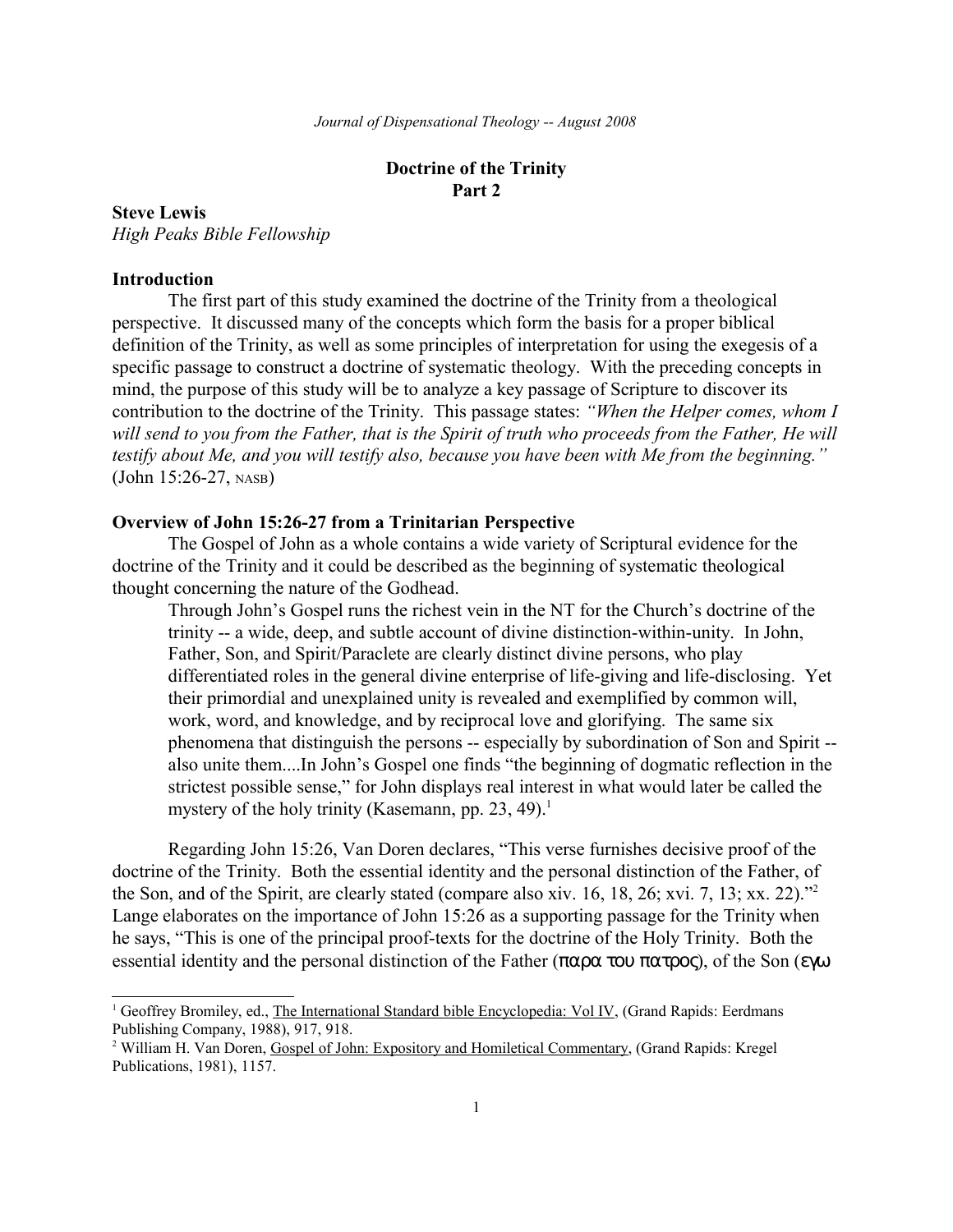πεµψω), and of the Holy Spirit (ελθη 'ο παρακλητος) are very clearly stated, especially when compared with 14:16, 18, 26; 20:22. Our passage is also the *locus classicus* for the technical word *procession* of the Holy Ghost."[3](#page-1-0)

In regard to the place of the Holy Spirit in the Godhead, Turner and Mantey have stated: "This is one of the most important Paraclete verses. In this one verse one may find arguments for proving that (1) the Spirit came from the Father through the Son (the view of Eastern Orthodoxy) or that (2) the Spirit proceeded from the Father and the Son (the Roman Catholic view). This was one of the causes for the historical split between the eastern and western churches -- the Great Schism."<sup>[4](#page-1-1)</sup> It appears, then, that this passage contains some of the key building blocks for the doctrine of the Trinity. It will be the task of the following sections to determine how the truths revealed in John 15:26-27 contribute to this doctrine.

#### **Contextual Outline of John 15:26-27**

It is important to understand the specific passage currently under study in light of the context and message of the Gospel of John as a whole. The Gospel of John contains much information about the relationships between the Father, the Son, and the Holy Spirit.

The Son in John is on a mission: He does not do His own will, but that of His Father, the One who sent Him (4:34; 5:30, 38; 8:29). Though the Son has a will of His own (17:24), He subordinates it to the Father. The Spirit in John is subordinate in turn to the Son. He functions as pure agent, bestowed by Jesus (1:33; 20:22) and sent as Paraclete (14:26; 15:26; 16:13ff) to combine the functions of advocating legal assistance and comforter to the community of believers. Yet this very super- and subordination of wills that distinguishes the three also unites them. For only one divine will is expressed -- that of the Father who sends the Son and (with the Son) the Spirit....The functional subordination of Son and Spirit insures that only one message is taught.... [They] seem to function as ways of expressing distributive subordination of divine roles in life-giving and also as expressions of primordial divine in-ness or oneness (10:30, 38) of Father, Son, and Spirit....There is little doubt that John presents a functional "hierarchy," the Father ultimately in control. Son and Spirit seem relatively unoriginal in function. They are always sent. The Spirit never sends the Son on missions, and neither Son nor Spirit ever sends the Father.<sup>[5](#page-1-2)</sup>

In looking at the events portrayed in the book of John, it becomes apparent that Jesus revealed Himself in "ever-widening circles (a few disciples, His mother and friends at Cana, to Jerusalem, 'the land of Judea,' Samaria, Galilee), but is rejected both in Jerusalem and Galilee."[6](#page-1-3)

<span id="page-1-0"></span><sup>&</sup>lt;sup>3</sup> John P. Lange, Commentary on the Holy Scriptures: John, (Grand Rapids: Zondervan Publishing House, reprint of the 1897 edition), 469.

<span id="page-1-1"></span><sup>&</sup>lt;sup>4</sup> George A. Turner and Julius R. Mantey, The Gospel According to John, (Grand Rapids: Eerdmans Publishing Company, 1964), 309.

<span id="page-1-2"></span><sup>5</sup> Bromiley, 917.

<span id="page-1-3"></span><sup>&</sup>lt;sup>6</sup> Merrill C. Tenney, The Zondervan Pictorial Bible Dictionary, (Grand Rapids: Zondervan Publishing House, 1967), 441.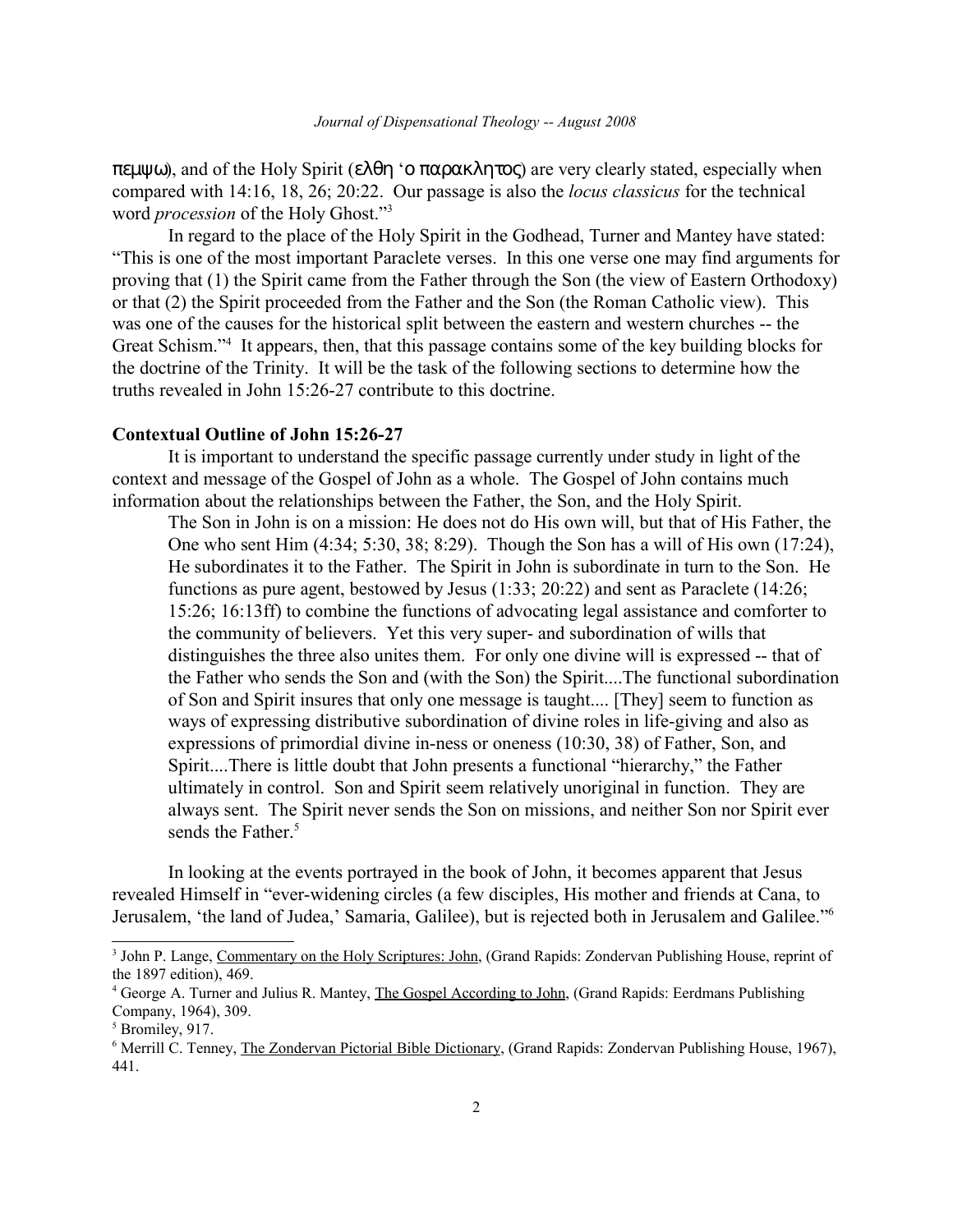When He made His triumphal entry into Jerusalem (declaring Himself as Messiah), the Greeks were drawn to Him but the Jews rejected Him. "So He *turns* -- and this is indeed a *turning point* in this Gospel -- to the inner circle, and tenderly instructs the Twelve in the Upper Room."[7](#page-2-0)

In the "Upper Room Discourse" Jesus comforted His disciples, admonished them, and explained to them what was to come. In the last section of John Chapter 15, Jesus told of the opposition and hostility of the world toward Him and toward anyone who followed Him. Bernard describes the immediate context of John 15:26-27 in these words:

Verses 26-27 follow at once upon the rebuke (vv. 21-25) pronounced upon the enemies of Jesus. Their hostility was blameworthy. And in the future they will be proved in the wrong by the witness of the Spirit (v. 26) as well as by the witness of the apostles (v. 27). The rendering of 'ο παρακλητος by advocate is here demanded by the context, to which the rendering comforter would be quite foreign. Jesus had explained that the hostility of the Jews to Him was sinful, for they ought to have recognised His Divine mission in His words and works (vv. 22-24). They hated Him, not knowing Him, although they ought to have known Him. But when the Paraclete came, He would bear true testimony to Jesus, being indeed the Spirit of Truth (v. 26). The Paraclete is the Divine *advocatus* defending the Righteous One, and pleading His cause against false accusers. He is not, as at 1 Jn 2:1, represented as pleading the cause of man with God, but rather as pleading the cause of Christ with the world.<sup>[8](#page-2-1)</sup>

The immediate context, then, of John 15:26-27 involves Jesus' response to the animosity and opposition of the world. He encouraged His closest followers with the important message of the coming of the Spirit of Truth to help them carry on in His absence.

# **Grammatical Observations on John 15:26-27**

Since John 15:26 is the key verse which contains concepts regarding the Trinity, a diagram has been constructed to show the relationships of the various parts of the sentence.

<span id="page-2-0"></span><sup>7</sup> Ibid.

<span id="page-2-1"></span><sup>&</sup>lt;sup>8</sup> J. H. Bernard, <u>A Critical and Exegetical Commentary on the Gospel According to St. John: Vol II, (Edinburgh: T</u> & T Clark, 1928), 498.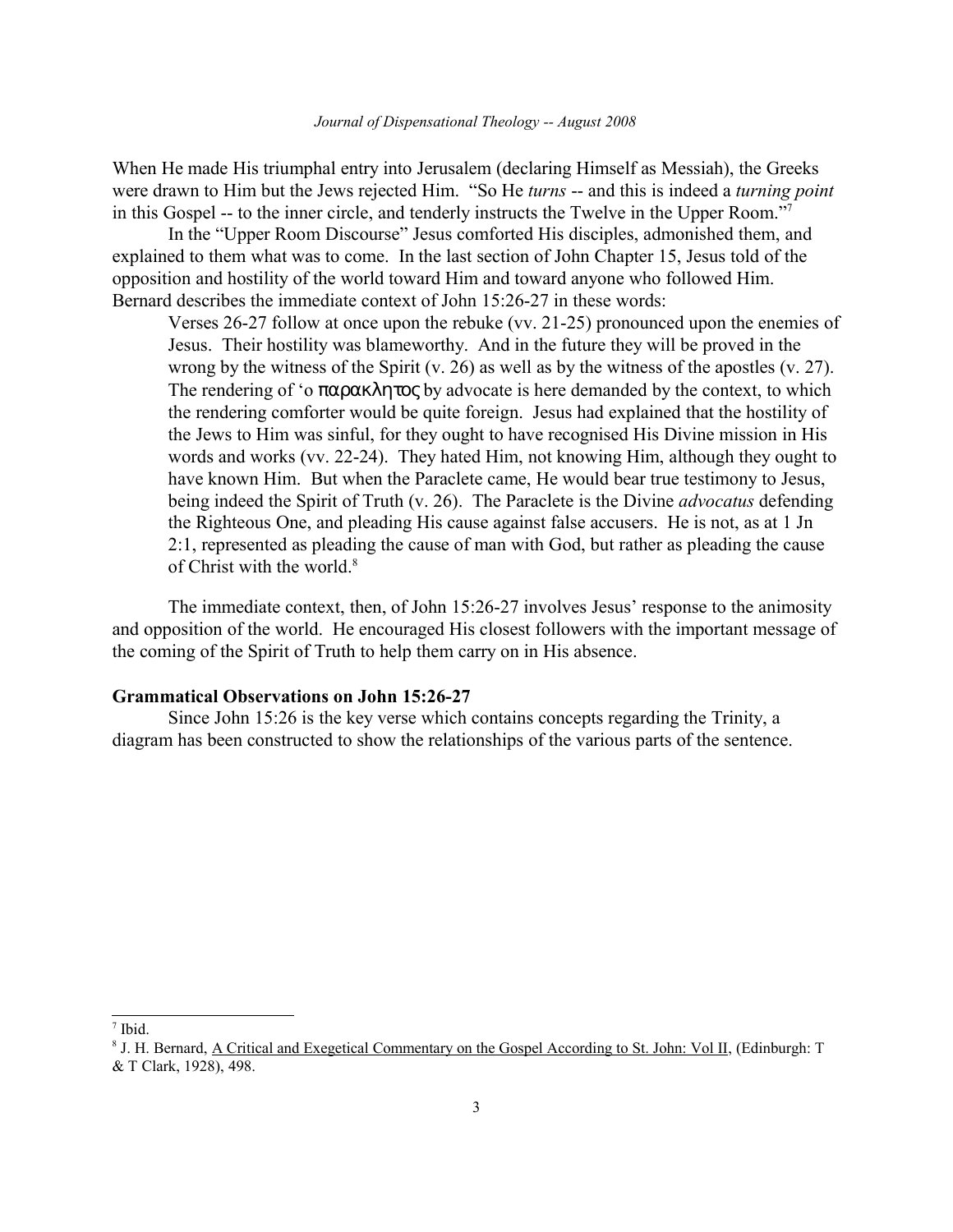

The main subject-verb in the clause is "He will testify," and this indicates that the emphasis of this verse is on the work of witnessing which the Holy Spirit will accomplish when He comes. However, the subordinate clauses contain several important truths about the Holy Spirit and His relationship to God the Father and God the Son. In the following sections, specific grammatical observations will be given for each phrase of this passage in order to explore its contribution to the doctrine of the Trinity.

#### **"When the Paraclete comes"**

One feature of this phrase is that the second aorist subjunctive indicates an undefined time reference, and its position in the sentence emphasizes the *coming* action of the Paraclete. Morris adds, "We should also observe that the ' $\sigma \tau \alpha v$  which introduces the verse leaves the time indefinite, whenever."[9](#page-3-0) Another feature of this phrase is the use of the noun for *Paraclete*. Bernard provides some lexical insights and explains how this word is exclusively used by the apostle John:

The term  $\pi \alpha \beta \alpha \kappa \lambda \eta \tau \alpha \beta$  does not occur in the Greek Bible outside the Johannine writings. On the other hand, John does not use παρακαλειν or παρακλησις, the latter word being specially Lucan and Pauline, while the former is common to most of the N. T. writers.

<span id="page-3-0"></span><sup>&</sup>lt;sup>9</sup> Leon Morris, The Gospel According to John, (Grand Rapids: Eerdmans Publishing Company, 1971), 684.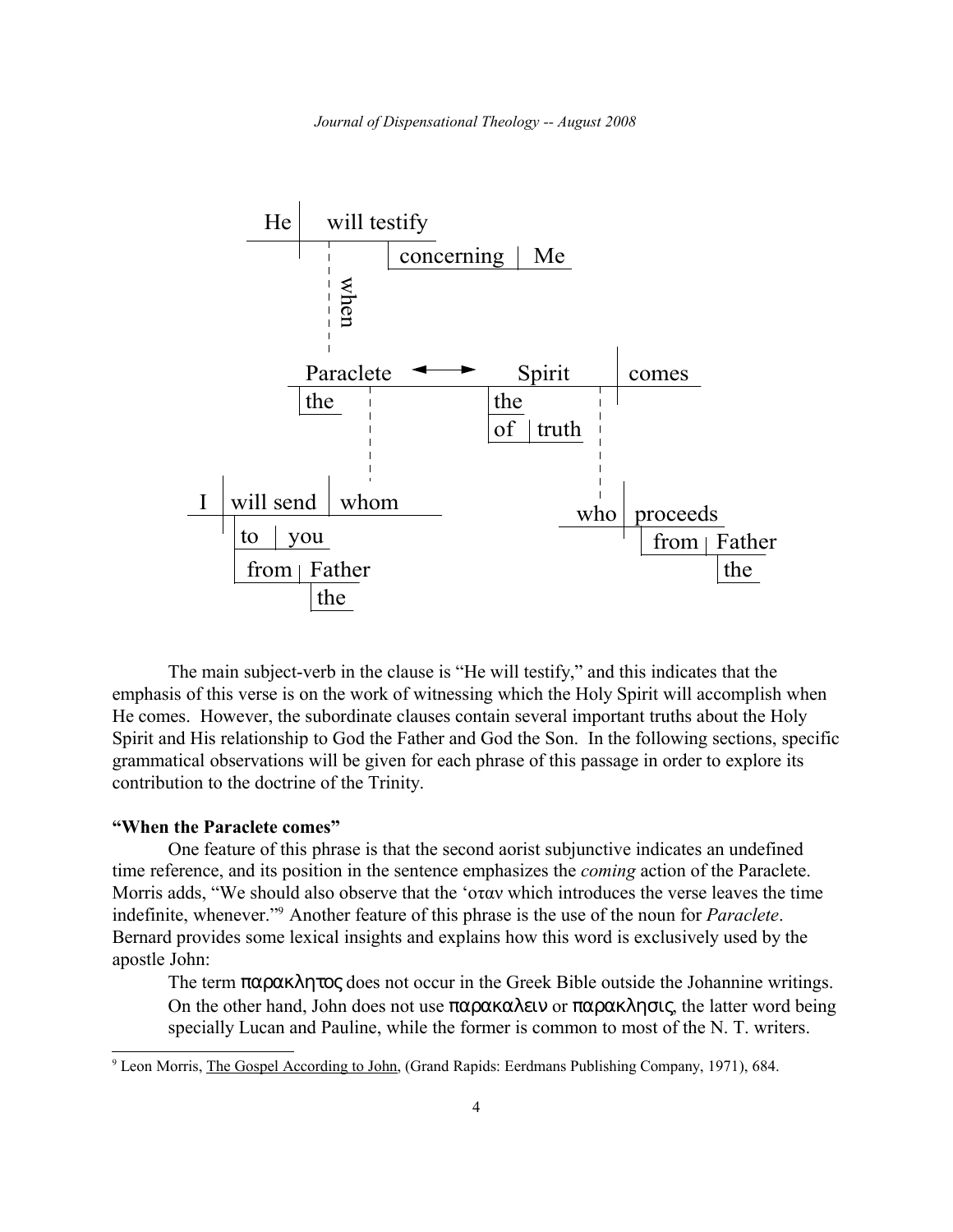Etymologically, παρακλητος is a passive form, and is equivalent to the Latin *advocatus*, signifying one who is "called in" to give help or advise, and being especially used of the counsel for defense. In classical writers this is always the meaning....Although the verb παρακαλειν does not appear in John, an examination of its usage throws some additional light on the meaning of παρακλητος. παρακαλειν is to call a person to stand by one (παρα), and hence to help in various ways, e.g. (a) as a witness, to be present when a thing is done; (b) as an adviser; (c) as an advocate. The verb is specially applied to the invoking of a god, and calling him to help. It appears from these passages that παρακλητος is naturally used for a Divine helper called in, either as a witness (15:26), or as an advocate (16:8), or as an adviser  $(16:13).^{10}$  $(16:13).^{10}$  $(16:13).^{10}$ 

When discussing the use of the word *Paraclete*, it should be pointed out that, although the Holy Spirit is more often in mind, the word was also used in reference to Jesus:

We should note that the first mention of the Paraclete in John speaks of him as "another Paraclete" (John 14:16), with the clear implication that Jesus is also a Paraclete. Inevitably we recall 1 John 2:1, the only passage outside of John 14-16 where the term occurs: If anyone sins we have a Paraclete with the Father, Jesus Christ, the Righteous One. Here Jesus is depicted as an intercessor in the court of heaven, representing the cause of his own, whereas the Holy Spirit is the Paraclete from heaven, supporting his own in the face of a hostile world. The ministries of the two Paracletes, however, are thought of not as simultaneous, but as successive. The Spirit-Paraclete takes the place of the Paraclete Jesus after Jesus' departure to the Father.<sup>[11](#page-4-1)</sup>

It is clear from this that in functioning as *Paracletes,* Jesus and the Spirit each have a different focus. They both serve as *Paracletes*, but not in the same respect. Regarding the role of the Holy Spirit, Burge states the commonly held view of His function:

*Parakletos* (generally translated "Counselor" or "Comforter") should be taken as "Advocate" since it is a judicial title describing someone aiding a legal argument. The Spirit-Paraclete will not only live in the disciples, enabling them to recall the words of Jesus (14:26); now he will become a witness, supporting their trial (either literally or figuratively). $12$ 

One further question is, "When will the Paraclete come?" The simple answer to this question is, "When He is sent," and the sending of the Holy Spirit will be discussed in the next section.

<span id="page-4-0"></span><sup>10</sup> Bernard, 496-7.

<span id="page-4-1"></span><sup>&</sup>lt;sup>11</sup> George R. Beasley-Murray, Gospel of Life: Theology in the Fourth Gospel, (Peabody: Hendrickson Publishers, 1991), 73.

<span id="page-4-2"></span><sup>&</sup>lt;sup>12</sup> Gary M. Burge, *The NIV Application Commentary: John*, (Grand Rapids: Zondervan Publishing House, 1996), 421.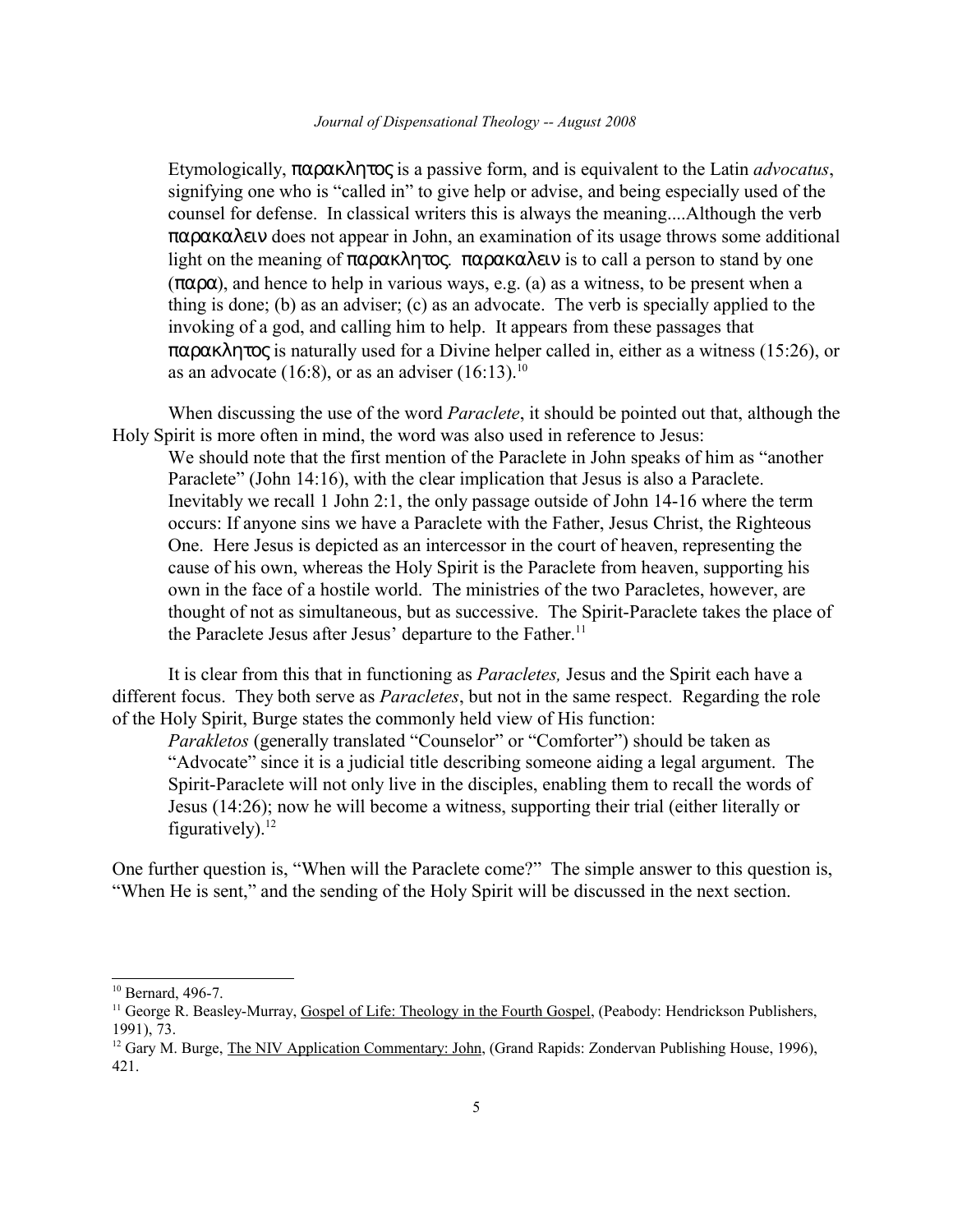#### **"Whom I will send to you from the Father"**

The first interesting feature of this phrase is the emphatic use of the pronoun εγω, which underscores Christ's active role in the process of sending the Holy Spirit. Newman and Nida also point out, "The locational relations in the clause 'I will send him to you from the Father' are rather complex; and since the role of Jesus as the agent is primarily causative, it may be necessary to translate this clause 'I will cause him to go from the Father and to come to you.'"[13](#page-5-0)

The BAGD lexicon classifies the use of  $\pi \in \mathfrak{m}$  in John 15:26 under "the sending of human beings and other beings of a personal character,"<sup>[14](#page-5-1)</sup> and it goes on to say that "John's gospel is dominated by the thought that Jesus is sent by God from heaven" and "Jesus, or God in His name, will send the Paraclete or Holy Spirit."<sup>[15](#page-5-2)</sup> The usage of  $\pi \in \mathfrak{m}$  in this particular case, then, implies the personality of the one being sent.

Regarding the time of the sending of the Spirit, Hendriksen declares, "The sending of the Spirit was a matter of the future. Pentecost had not yet arrived. Hence, the future tense is used: 'I will send.'"[16](#page-5-3) Godet adds this comment: "In saying: *whom I will send*, Jesus is necessarily thinking of His approaching reinstatement in the divine condition; and in adding: *from the Father*, He acknowledges His subordination to the Father, even when He shall have recovered that condition."[17](#page-5-4) Morris also explains the time of the Spirit's coming:

Jesus is surely saying that, when he leaves this earth to go to be with his Father, he will send the Spirit to them, the Spirit who is with the Father. There appears to be some emphasis on the fact that, even though it is Jesus who will send the Spirit, it is from the Father that he will send him. Indeed, it can be said that it is from the Father then the Spirit 'proceeds.'"<sup>[18](#page-5-5)</sup>

Just as the first phrase of John 15:26 emphasizes the active role of the Spirit in *coming*, this second phrase emphasizes the active role of Christ in *sending* the Spirit. Bernard introduces the different ways in which the sending of the Spirit is stated: "So also at 16:7, the promise is that Jesus will send the Paraclete; but at 14:16 He is to be given by the Father in response to the prayer of Jesus, and at 14:26 the Father is to send Him in the Name of Jesus. The Lucan doctrine is that Jesus sends the Spirit, the promise of the Father (Luke 24:49, Acts 2:33)."[19](#page-5-6) Morris explains this issue in the following words:

<span id="page-5-0"></span><sup>&</sup>lt;sup>13</sup> Barclay M. Newman and Eugene A. Nida, A Translator's Handbook on the Gospel of John, (New York: United Bible Societies, 1980), 497.

<span id="page-5-1"></span><sup>&</sup>lt;sup>14</sup> Walter Bauer, William F. Arndt, F. Wilbur Gingrich, and Frederick W. Danker, A Greek-English Lexicon of the New Testament and Other Early Christian Literature (BAGD), (Chicago: The University of Chicago Press, 1979), 641.

<span id="page-5-2"></span><sup>&</sup>lt;sup>15</sup> Ibid., 642.

<span id="page-5-3"></span><sup>&</sup>lt;sup>16</sup> William Hendriksen, New Testament Commentary: Exposition of the Gospel According to John, (Grand Rapids: Baker book House, 1953), 317.

<span id="page-5-4"></span><sup>&</sup>lt;sup>17</sup> Frederick L. Godet, Commentary on the Gospel of John: Vol II, (Grand Rapids: Zondervan Publishing House, reprint of 1893 edition), 304.

<span id="page-5-6"></span><span id="page-5-5"></span><sup>&</sup>lt;sup>18</sup> Leon Morris, Expository Reflections on the Gospel of John, (Grand Rapids: Baker Book House, 1986), 533. <sup>19</sup> Bernard, 498.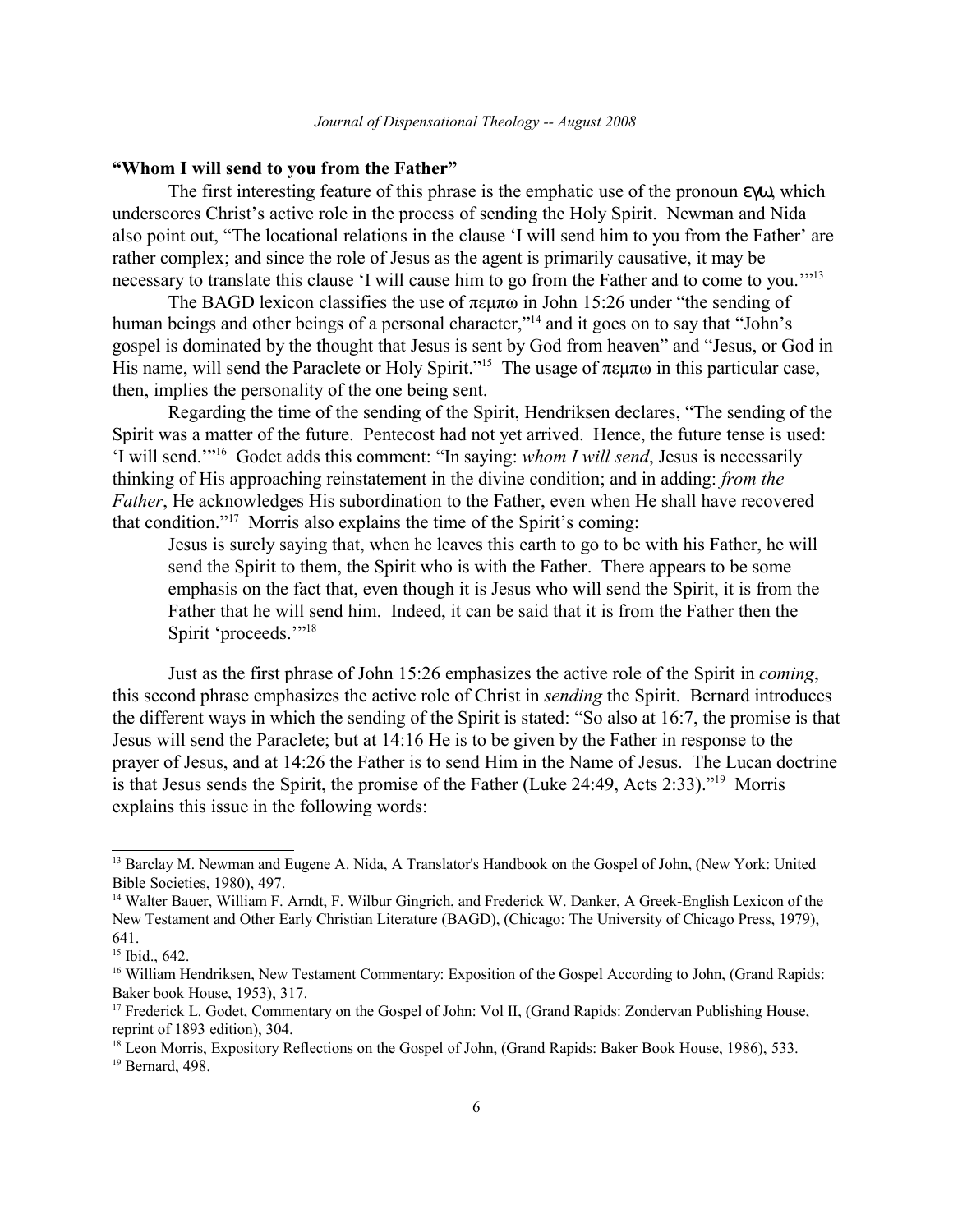Notice that whereas in 14:16 Jesus said that the Father would give the Spirit in response to His prayer, and in 14:26 that the Father would send Him in Christ's name, now Jesus says that He Himself will send Him from the Father. Notice the use of the emphatic  $\epsilon y_0$ ....It is plain that the Spirit is regarded as being connected in the most intimate fashion with both the Father and the Son. The sending of the Spirit is an activity which concerns them both. $20$ 

The question then becomes, "Who is sending the Spirit?" Is it the Father or the Son or both of them? Is there an actual inconsistency between these seemingly contradictory statements of Scripture? Van Doren makes this observation: "The sending by the Father in answer to the Son's prayer, the sending by the Father in the Son's name, and the sending by the Son Himself, are thought of as one sending."[21](#page-6-1) Turner and Mantey have added:

In 14:16 Jesus will take the initiative in asking for the coming of the Paraclete but the Father sends Him; here Jesus will send Him. The significance lies not in the apparent contradiction but in the intimacy of the connection between Father and Son. Likewise in 14:26 the sender is the Father but the gift is in the name of the Son and in response to the Son's request as in 14:15. Here, although the Paraclete proceeds from the Father, he is sent by the Son and bears witness to the Son; so the association is very intimate indeed. As in Acts, so here, the function of the Spirit is to bear witness to Christ along with the disciples (cf. Acts 1:8; 4:29-33).<sup>[22](#page-6-2)</sup>

There do appear to be several ways of viewing the sending of the Holy Spirit based on these passages, and Morris clarifies the issue in the following words:

Jesus says, "I will send" him and send him "from the Father." There is a variety of ways of looking at the sending of the Spirit, and elsewhere we find that Jesus prays to the Father that he would send the Spirit (14:16). Or it may be said that the Father sends the Spirit in Christ's name (14:26). Again, Jesus can say simply that he will send the Spirit (16:7). From all this it seems that in some way both the Father and the Son are involved in the sending of the Spirit. We ought not to think of division or of compartmentalization within the Godhead. Clearly these various ways of putting it bring out the truth that all three persons of the Godhead take part in bringing to believers the help they need as they seek to do their service of God in this difficult world.<sup>[23](#page-6-3)</sup>

It is clear, then, that all of the Persons of the Trinity are involved in the ministry described here. The important truth expressed by Morris is that we must not think of any kind of division, partition, or compartmentalization within the Godhead. Even though there are several ways of stating the sending of the Spirit, they are all describing a single sending.

<span id="page-6-0"></span><sup>20</sup> Morris, The Gospel According to John, 684.

<span id="page-6-1"></span> $21$  Van Doren, 1157.

<span id="page-6-2"></span><sup>22</sup> Turner and Mantey, 309-310.

<span id="page-6-3"></span><sup>&</sup>lt;sup>23</sup> Morris, Expository Reflections, 533.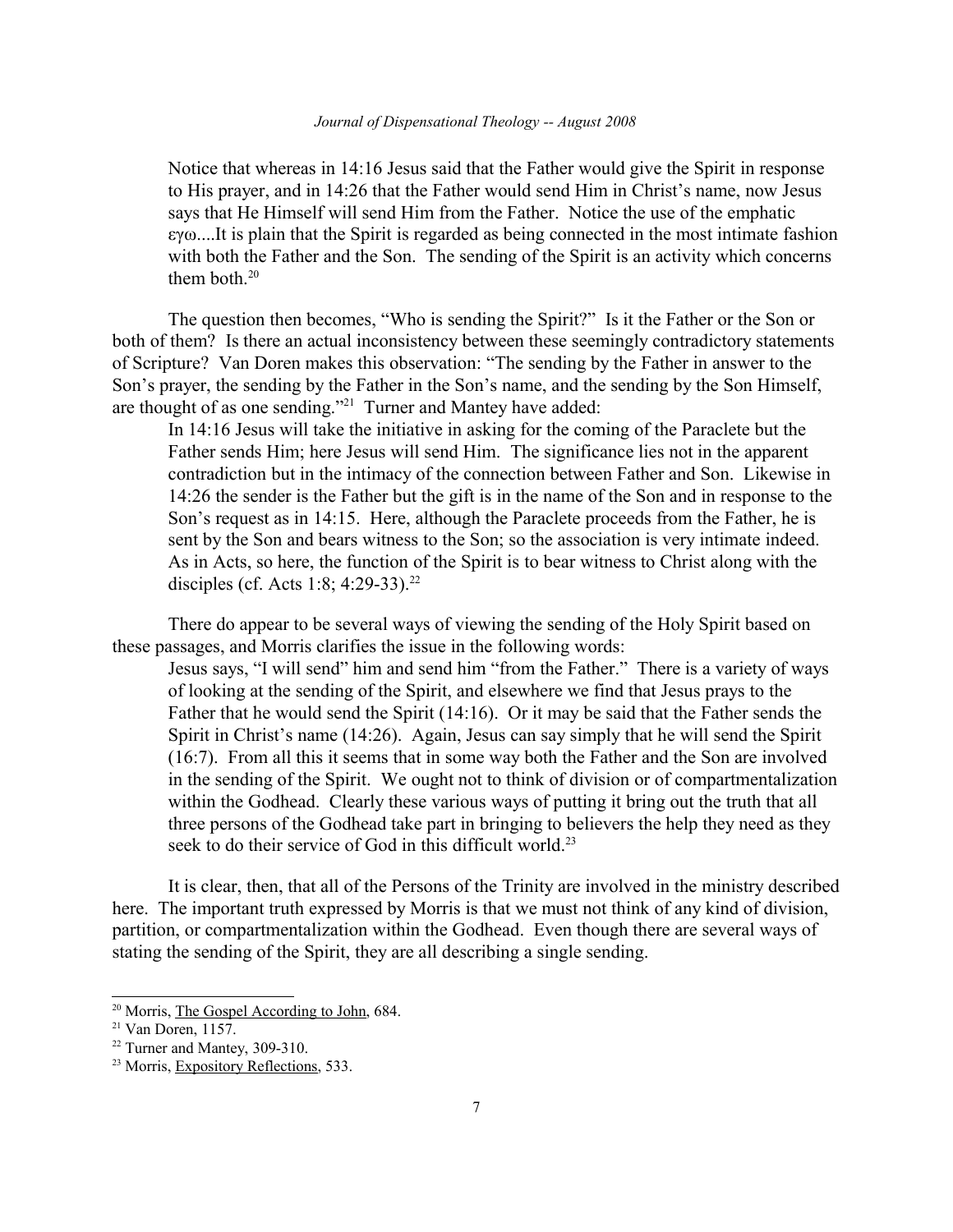#### **"The Spirit of Truth"**

Here the Holy Spirit is characterized by the quality of truth. Lange explains how this revelation is built upon a previous statement of His qualities: "He is first promised as the Spirit of faith and of the living knowledge of Christ (14:16). Here He is promised as the Spirit of steadfast testimony for Christ."<sup>[24](#page-7-0)</sup> In describing why the quality of truth is emphasized, Godet declares: "Jesus here designates the Spirit as *Spirit of truth*, in order to place Him in opposition to the falsehood of the world, to its voluntary ignorance. The Spirit will dissipate the darkness in which it tries to envelop itself.<sup>2[25](#page-7-1)</sup> This sense of the true testimony to be given by the Holy Spirit is certainly evident in this phrase, but there is also something deeper that reflects the very nature or character of the Holy Spirit, as Bernard points out in the following words:

In these Last Discourses, το πνευμα της αληθειας is but another name for the Paraclete who is to be sent after Jesus has been withdrawn from the sight of men. The spirit of truth is the Spirit which brings truth and impresses it on the conscience of the world. In this passage the leading thought is of the witness of the Spirit to Jesus, infallibly true, however perverted the opinion of the world about Him may be. The phrase to  $\pi v \in \mathfrak{g}$  $της αληθειας has a double meaning. Primarily (a) it is the Spirit which brings truth and$ gives true testimony, but (b) this is the case because the Spirit has truth as the essential characteristic of His being. So, also, the Logos is  $\pi \lambda \eta \rho \eta \varsigma \alpha \lambda \eta \theta \epsilon \iota \alpha \varsigma$  (1:14), and Jesus says, later in this discourse,  $\varepsilon y\omega \varepsilon \mu\mu \ldots \alpha \alpha \lambda \eta \theta \varepsilon \alpha (14:6)^{26}$  $\varepsilon y\omega \varepsilon \mu\mu \ldots \alpha \alpha \lambda \eta \theta \varepsilon \alpha (14:6)^{26}$  $\varepsilon y\omega \varepsilon \mu\mu \ldots \alpha \alpha \lambda \eta \theta \varepsilon \alpha (14:6)^{26}$ 

Not only is the Holy Spirit the One who acts truly and testifies truly, but He is also the One who *is truth* at the essence or core of His existence.

Abbott classifies John 15:26 under the use of apposition to explain or define:

Apposition is a method of expressing the phrase "that is to say" without writing it, by "apposing" a second word with a case-ending to the first word with the same case-ending. This construction conduces to brevity and force, but sometimes to obscurity....In most of the instances the writer places at or near the end of a sentence some word or clause introduced without any preparatory or connecting word.... "But when the Paraclete shall have come -- *the Spirit of truth*." Emphasis is laid on the Paraclete, or Advocate, as not being one of the ordinary kind -- the kind that takes up a client's cause, good or bad, and makes the best of it -- but being "holy," and a "*Spirit of truth*."[27](#page-7-3)

The *Spirit of truth*, then, is an important expansion on the meaning of the noun *Paraclete* that is introduced in the first phrase of this verse. In effect, this allows us to put an "equals" sign between Paraclete and Spirit, so that when Paraclete is seen elsewhere in the Gospel of John it will be clear that Jesus is referring to the Holy Spirit. In this regard, Erickson says, "Jesus identifies the Counselor as the Holy Spirit. Thus, when he mentions the Counselor elsewhere, it

<span id="page-7-0"></span><sup>&</sup>lt;sup>24</sup> Lange, 468.

<span id="page-7-1"></span> $25$  Godet, 304.

<span id="page-7-2"></span><sup>26</sup> Bernard, 499.

<span id="page-7-3"></span><sup>27</sup> Edwin A. Abbott, Johannine Grammar, (London: Adam and Charles Black, 1906), 37, 38, 40.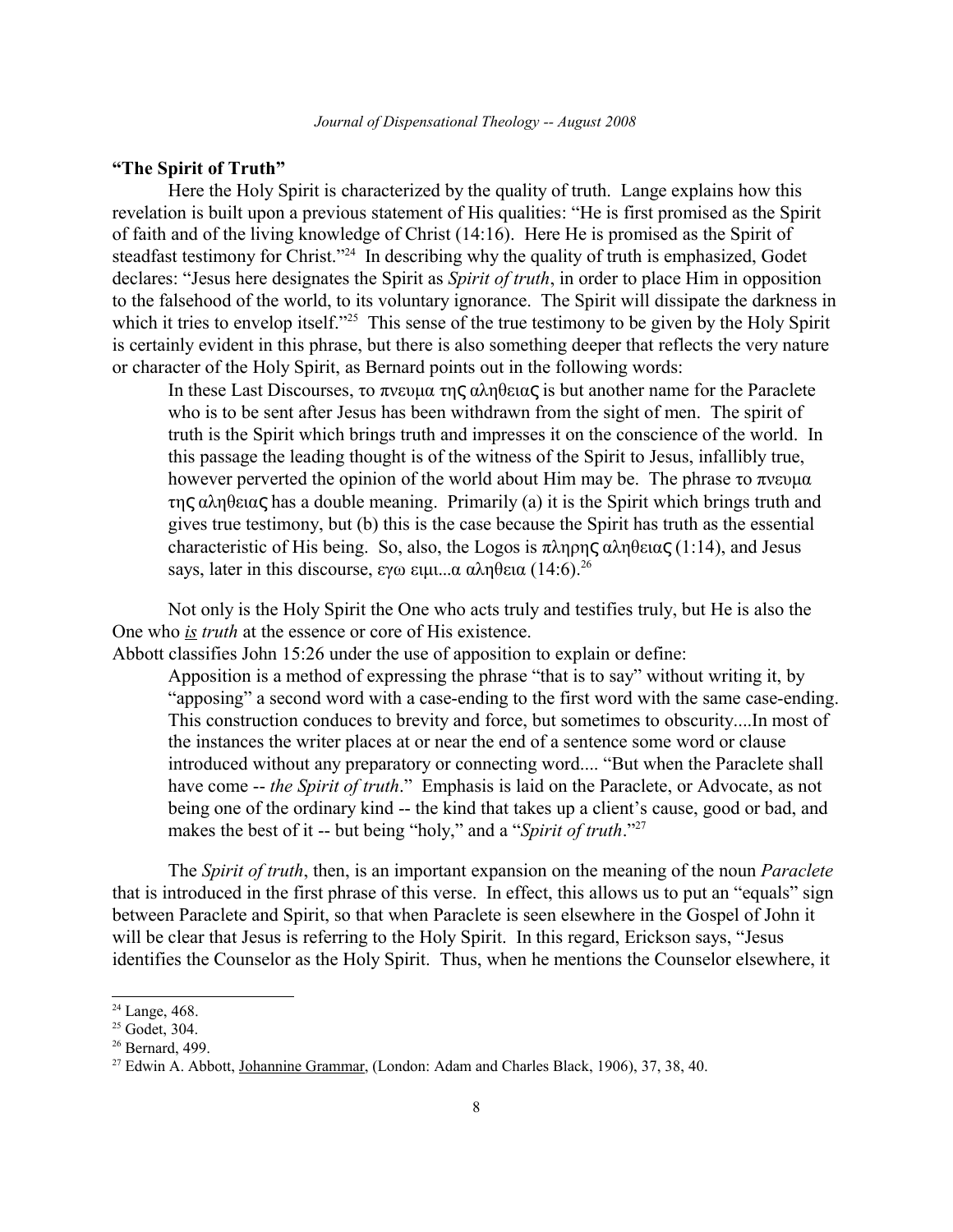is clear to whom he is referring."[28](#page-8-0) This phrase also allows us to impute the specific characteristic of "truth" to the Spirit/Paraclete, and the importance of this characteristic will be discussed in more detail in a subsequent section.

## **"Who proceeds from the Father"**

A very interesting feature of this phrase is the tense of the verb *to proceed*. This present deponent middle indicative verb is sandwiched between, on the one side, the undetermined future time implied by  $\epsilon \lambda \theta \eta$  along with the future active indicative of  $\pi \epsilon \mu \psi \omega$ , and on the other side, by the future active indicative of  $\mu\alpha\rho\tau\nu\rho\eta\sigma\epsilon$ . An exegesis of this passage must somehow account for this interesting change of tense. Godet states the point in the following words:

It must be observed that the second verb differs entirely from the first; *ekporeuesthai*, *to proceed from*, as a river from its source, is altogether different from *to be sent*: the *ek*, *out from*, which is added here to *para*, *from the presence of*, also marks a difference. But especially does the change of tense indicate the difference of idea: *whom I will send* AND *who proceeds from*. He whom Jesus will send (historically, at a given moment) is a divine being, who emanates (essentially, eternally) from the Father. An impartial exegesis cannot, as it seems to me, deny this sense.<sup>[29](#page-8-1)</sup>

Godet understands the change to the present tense to imply the eternal nature of the procession of the Holy Spirit from the Father. On the other hand, there are some that characterize the tense of this verb as a "futuristic" present tense:

Although  $\epsilon$  **K** $\pi$ opevetai could imply either an emanation from a divine source or a procession on a mission, only  $\epsilon \kappa$  to  $\pi \alpha \tau \rho o \zeta$  would be appropriate to denote an eternal procession from the being of the Father, as the creeds testify, which read to ek tou  $\pi\alpha\tau\omega\sigma\epsilon$  ek $\pi\omega$ evolusvov....Following  $\pi\epsilon\omega\omega$  and preceding  $\mu\alpha\rho\tau\omega\epsilon$  the verb  $\epsilon$ κπορευεται should probably be taken as a futuristic (not a timeless) present.<sup>[30](#page-8-2)</sup>

In contrast to this, Hendriksen explains why the procession should be viewed as a timeless present: "The procession was taking place at the very moment when Jesus was speaking (if matters which in reality transcend time may be viewed from the aspect of time); hence, the present tense is used. Not improperly in such a connection this present tense has been called timeless present."[31](#page-8-3)

Most of the controversy regarding the application of John 15:26 to the Trinity, and especially concerning the place of the Holy Spirit in the Trinity, centers around this phrase. What does this verse teach concerning the relationships within the Godhead? Is the earlier *sending* to be equated with the *proceeding* here, or is something different implied by the *proceeding*? Does the present tense of *proceeds* indicate something of the eternal relationship

<span id="page-8-1"></span><span id="page-8-0"></span><sup>&</sup>lt;sup>28</sup> Millard J. Erickson, God in Three Persons, (Grand Rapids: Baker Book House, 1995), 206. <sup>29</sup> Godet, 305.

<span id="page-8-2"></span><sup>&</sup>lt;sup>30</sup> Colin Brown, ed., The New International Dictionary of New Testament Theology: Vol 3, (Grand Rapids: Zondervan Publishing Company, 1971), 1203.

<span id="page-8-3"></span><sup>&</sup>lt;sup>31</sup> Hendriksen, 317.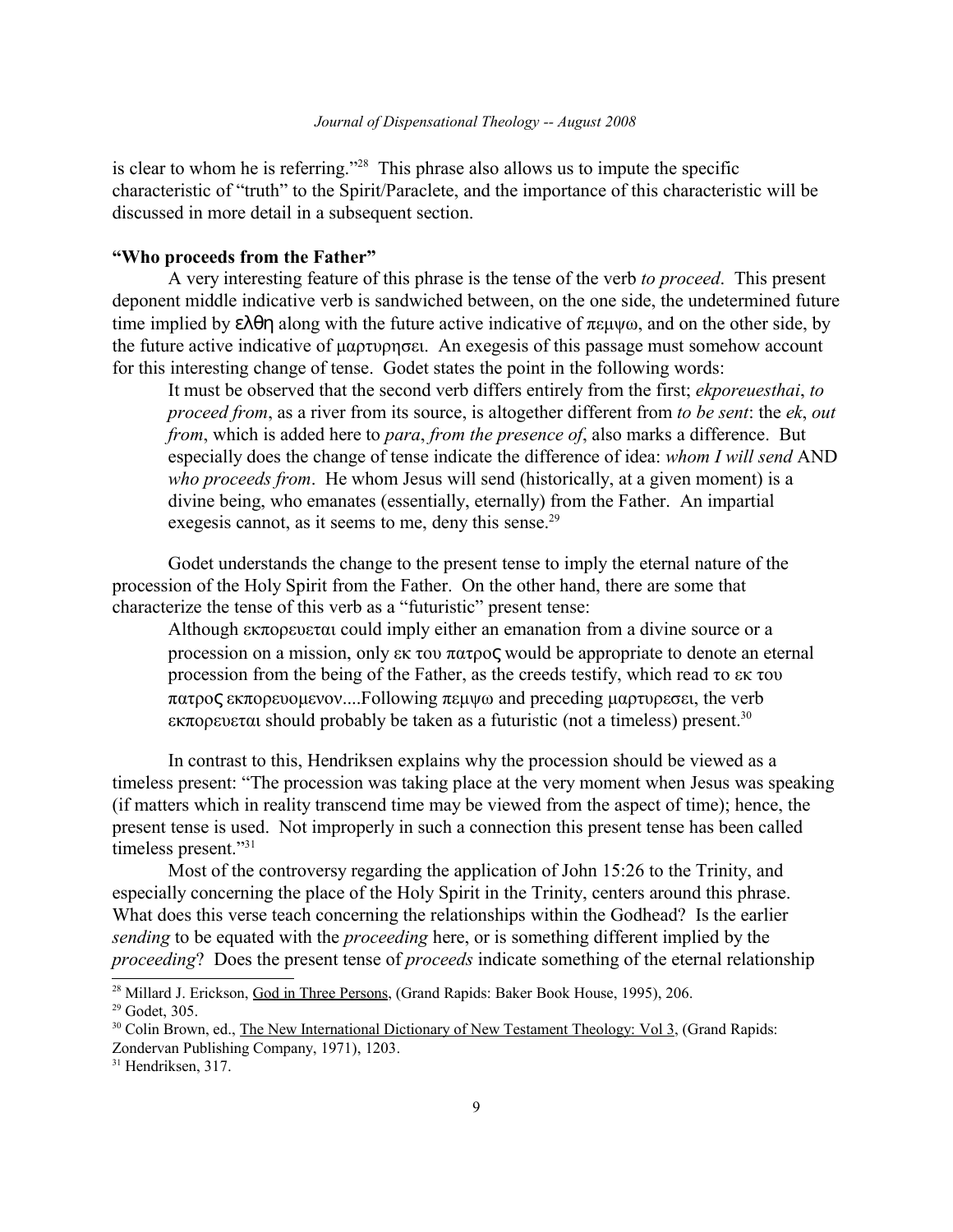between the Father and the Spirit (the Ontological Trinity), or is this a simple statement of the fact that the Spirit is coming to do His work in the world (the Economical Trinity)? How is the doctrine of the procession of the Holy Spirit to be defined, and how is this doctrine stated in the orthodox creeds of the Christian faith? These are some of the interpretive questions and theological issues that must be addressed in this specific section.

One commentator sees an important truth that should not be overlooked when wrestling with all of the questions regarding this passage. Pink describes how these statements express the unity of the Godhead:

That the Spirit is here said to "proceed from the Father" (a statement which has split the Greek and Roman Church, into whose differences we shall not here enter) is supplementary to what the Lord had said in 14:26. There the Comforter was to be sent in Christ's name: here He proceeds from the Father. The two statements placed side by side, bring out the unity of the Godhead. This additional word also shows that the Spirit was not exclusively subordinate to Christ, as some have argued from 14:26, "another Comforter." The Spirit would further Christ's interests, and be unto the disciples (only in another way) all that Christ would have been unto them had He remained on earth.<sup>[32](#page-9-0)</sup>

This is an important reminder that, whatever the implications of "proceeds from the Father," the unity of the Godhead must hold a central place in our thinking.

#### Sending vs. Proceeding: Parallelism or Pleonasm?

One interpretation of the *sending* ("whom I will send") and the *proceeding* ("who proceeds") is that these two phrases were intended as parallel thoughts that represent the same concept. This position is taken by Beasley-Murray in his analysis of John 15:26.

The clauses relating to the Paraclete, "whom I will send from the Father," and "who proceeds from the Father," are set in synonymous parallelism, and so express the same idea in variation. This means that the latter clause must be interpreted of the sending of the Spirit on mission to humankind, and not of the so-called "procession" of the Spirit from the Father, as many Greek Fathers maintained, and as is represented in the historic creeds. The sending of the Spirit in may respects corresponds to the sending of the Son (cf. 8:42; 13:3; 17:8). The Spirit's task is to "bear witness" concerning Jesus ( $\pi \epsilon$ pu  $(uou).$ <sup>[33](#page-9-1)</sup>

Beasley-Murray demonstrates that if these phrases constitute synonymous parallelism, then it is an easy step to restrict their application only to the economical work of the Spirit. If these ideas are synonymous, then the procession must be interpreted in light of the sending of the Spirit to do the practical work of witnessing to the disciples and the world.

Synonymous parallelism is a commonly held view, but it is a view that is not without problems, as Godet explains: "The attempt is made to escape the charge of tautology by saying

<span id="page-9-0"></span><sup>&</sup>lt;sup>32</sup> Arthur W. Pink, Exposition of the Gospel of John: Vol III, (Grand Rapids: Zondervan Publishing House, 1945), 37.

<span id="page-9-1"></span><sup>&</sup>lt;sup>33</sup> George R. Beasley-Murray, Word Biblical Commentary (Vol 36): John, (Waco: Word Publishing, 1987), 276.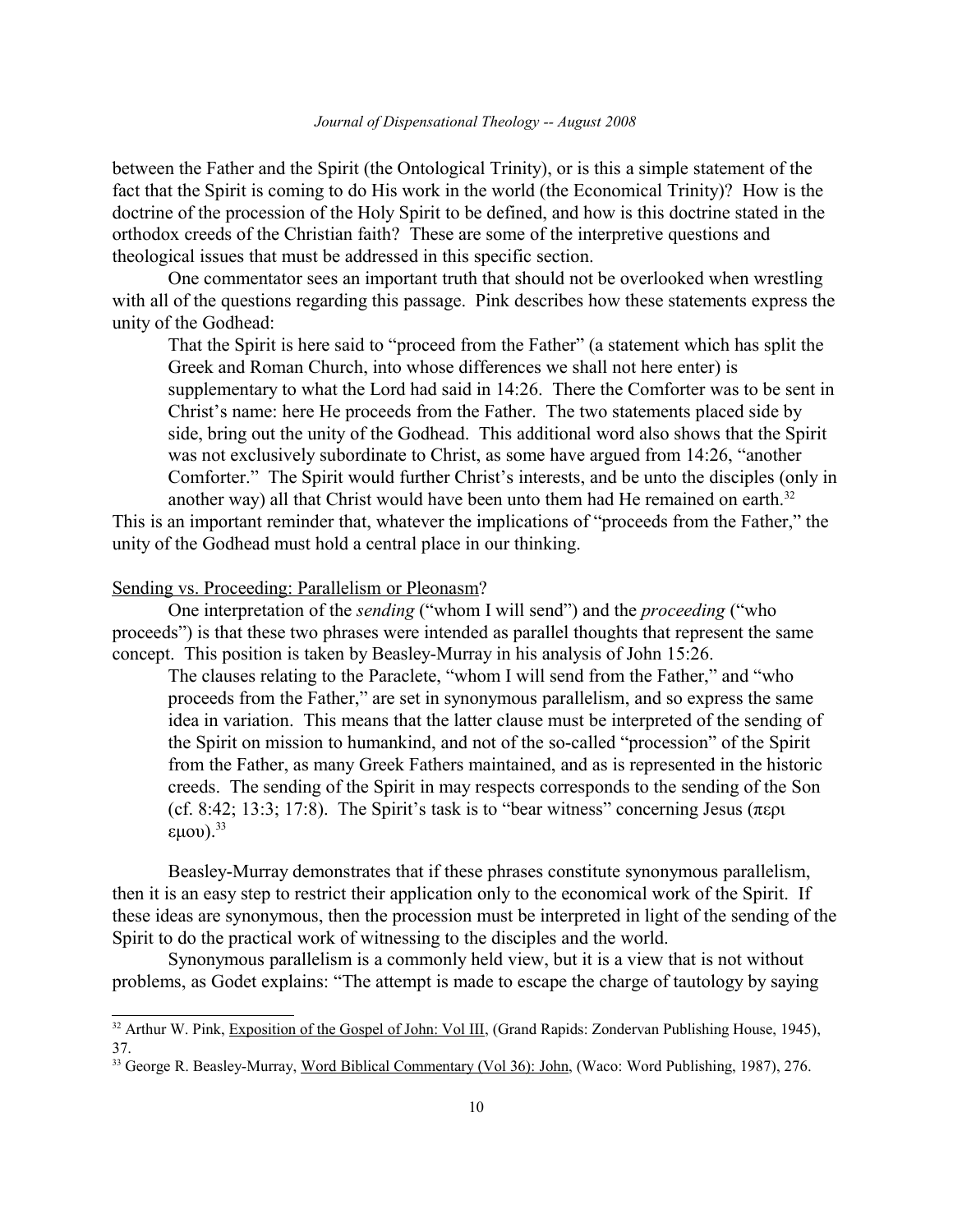that the first clause indicates the relation of the Spirit to Christ, and the second His relation to God (Keil); as if in the latter were not already contained the *from God*, which repeated in the second clause, would form the most idle pleonasm."<sup>[34](#page-10-0)</sup> Synonymous parallelism has both the flaws of logical and grammatical redundancy. Godet goes on to explain:

The historical facts of salvation, to the view of Jesus, rest upon eternal relations, as well with reference to Himself, the Son, as to the Spirit. They are, as it were, the reflections of the Trinitarian relations. As the incarnation of the Son rests upon His eternal generation, so the mission of the Holy Spirit is related to His eternal procession from the very centre of the divine being. The context is not in the least contradictory to this sense, as Weiss thinks; on the contrary, it demands it. What Jesus sends testifies truly for Him only so far as it comes forth from God.[35](#page-10-1)

Godet's argument is that these phrases do not express parallel or synonymous thoughts but that something additional is being communicated about the Spirit, especially regarding His ontological relationship to the Father. Godet would say that this additional idea is essential to the work of the Spirit, because the eternal relations in the Godhead are the foundation for His work in the world. There are essentially two views or interpretations of John 15:26 regarding the Spirit: the Economical Trinity view and the Ontological Trinity view.

#### Economical Trinity View

The Economical Trinity view maintains that this verse was never intended to make a statement about the eternal relations in the Godhead, but only about the coming, the sending, or the proceeding of the Spirit (variously stated) to continue the work of Christ in the world. One account of this view is provided by Brodie, who bases his argument on the increasingly active role of the Spirit in the Gospel of John:

The sense of the Spirit's involvement is heightened by the fact that, in contrast to the two earlier references to the Companion (14:16, 26), the picture of the Companion which is suggested here is quite active. These earlier references (esp. 14:16) had spoken of the Companion in a way that was rather passive, as one who was given and sent. But now (15:26) the Companion is described not only as being sent but also as "coming," and then, in a parallel phrase which puts intensified emphasis on the idea of an active role, the Companion is described simply as "proceeding" ("the Spirit of Truth who proceeds from the Father"). The emphasis of the text then is not so much on the inner dynamics of God as on the increasing role of the Companion in the outer world, a role which consists of witnessing about Jesus.<sup>[36](#page-10-2)</sup>

Another statement of this view is given by Bernard, whose argument is based on the meaning of εκπορευεσθαι as being synonymous with the *coming* and the *sending*:

<span id="page-10-0"></span><sup>34</sup> Godet, 304-305.

<span id="page-10-1"></span><sup>35</sup> Ibid., 305.

<span id="page-10-2"></span><sup>36</sup> Thomas L. Brodie, The Gospel According to John, (New York: Oxford University Press, 1993), 490.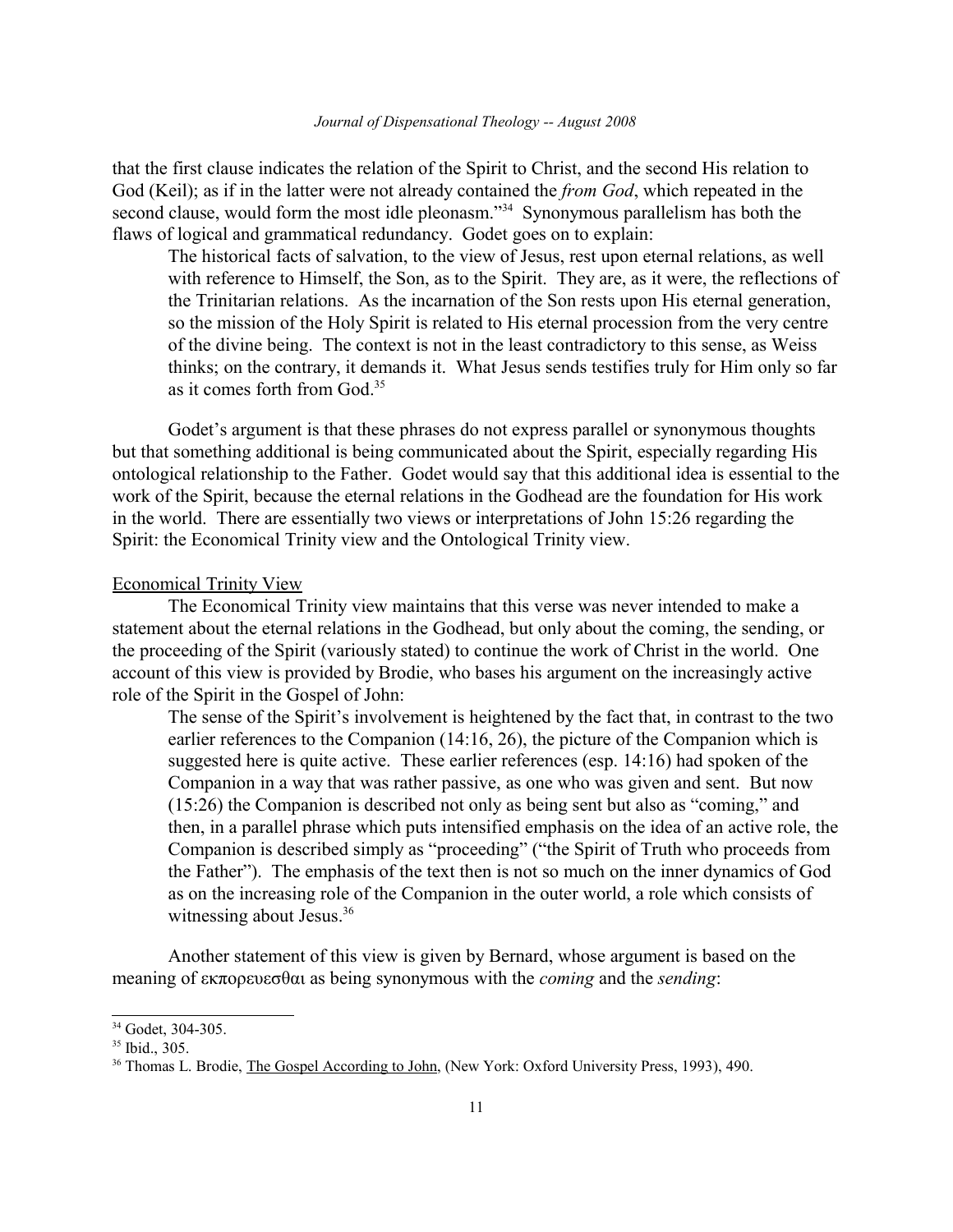$\epsilon$ K $\pi$ opeve $\sigma$  $\theta$ au occurs once elsewhere in John, see at 5:29, where it is used of the dead "coming forth" out of their graves. Here it is used in the same way of the Spirit "coming forth" from God in His mission of witness. To interpret the phrase of what is called "the Eternal Procession" of the Spirit has been a habit of theologians, which has been the cause of endless disputes between East and West as to the "Procession" of the Spirit from the Son as well as from the Father. As far back as the fourth century, at all events, the clause to  $\epsilon$  (not  $\pi$ αρα) tou  $\pi$ ατρος εκπορευομενον has found a place in the Creed as descriptive of the Holy Spirit, and is taken from the verse before us. But to claim that this interpretation was present to the mind of John would be to import into the Gospel the controversies and doctrines of the fourth century. ' $\alpha \pi \alpha \rho \alpha \tau$  tou  $\pi \alpha \tau \rho \sigma \zeta$  ek $\pi \sigma \rho \epsilon \nu \epsilon \tau \alpha \iota$  does not refer to the mysterious relationships between the Persons of the Holy Trinity, but only to the fact that the Spirit who bears witness of Jesus Christ has come from God (cf. Rev 22:1, where in like manner the river of the water of life is described as  $\epsilon \kappa \pi$  operative  $\kappa$ του τηρονου του τηρου).<sup>[37](#page-11-0)</sup>

In addition, Ryrie reminds us of the change of tense from future to present in the context of John 15:26, and he believes that it is inappropriate to infer eternal relations from this tense change: "The idea of eternal procession has to lean hard on the present tense of the word *proceeds* in John 15:26, an emphasis which is in my judgment misplaced. The verse does not really seem to relate anything about the mutual eternal relationships within the Trinity but rather what the Spirit would do to continue the work of the Lord Jesus after His ascension."<sup>[38](#page-11-1)</sup> Another advocate of the Economical Trinity view is Morris, who bases his argument primarily on the use of the word  $\pi \alpha \rho \alpha$  rather than  $\epsilon \kappa$  following the verb:

The Spirit's relationship to the Father is brought out by saying that He "proceedeth from the Father." After  $\epsilon \kappa \pi$  operator we would expect the preposition  $\epsilon \kappa$  rather than  $\pi \alpha \rho \alpha$ . Wescott thinks that "The use of  $\pi \alpha \rho \alpha$  in this place seems...to show decisively that the reference here is to the temporal mission of the Holy Spirit, and not to the eternal Procession." He points out that the Creeds which refer to the latter doctrine uniformly use ek, and that the Greek Fathers who use the present passage to support the doctrine of the Procession change the  $\pi\alpha\rho\alpha$  to  $\epsilon\kappa$ . Probably not too much emphasis should be placed on the meaning of this verb. The passage is not concerned with the eternal mutual relationships of the Persons of the Trinity, but with the work the Spirit would do in this world as a continuation of the ministry of Jesus. The particular function of the Spirit which occupies us here is that of witness, and specifically of witness to Christ. When Christ is taken from the earth, the Spirit will continually bear witness concerning Him. The passage strengthens the conviction that the word translated "Comforter" has legal significance. The Spirit, so to speak, conducts Christ's case for Him before the world.<sup>[39](#page-11-2)</sup>

<span id="page-11-0"></span><sup>37</sup> Bernard, 499.

<span id="page-11-1"></span><sup>&</sup>lt;sup>38</sup> Charles C. Ryrie, *Basic Theology*, (Wheaton: Victor Books, 1987), 54-55.

<span id="page-11-2"></span><sup>&</sup>lt;sup>39</sup> Morris, The Gospel According to John, 683-684.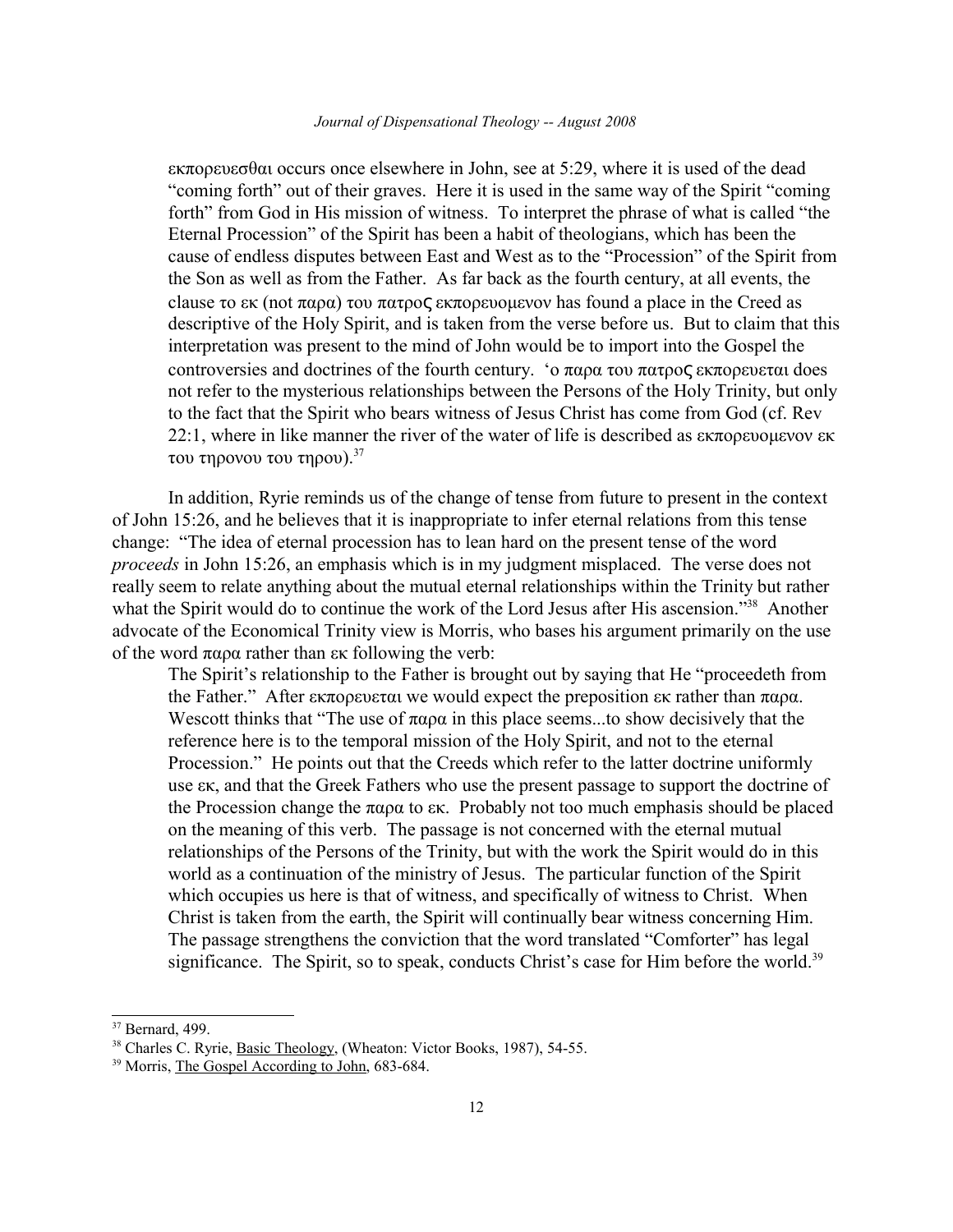#### *Journal of Dispensational Theology -- August 2008*

In another place Morris also expresses the Economical Trinity view. He warns interpreters not to misapply the verse by stretching it to cover more than a close relationship between the Father and the Holy Spirit: "Jesus is clearly speaking about the Holy Spirit's mission in the church (I will send...), whereas the theologians were referring to the eternal relationship between the Father and the Spirit. It was not really wise to take words that apply to one temporal activity of the Spirit and apply them to an eternal relationship. But the words certainly emphasize the close relationship between the Father and the Spirit, and that is important."[40](#page-12-0) Morris' warning not to take words that apply to one temporal activity of the Spirit and apply them to an eternal relationship is valid if, in fact, the words were only meant to apply to a temporal activity. If the words were meant to tell us something of the eternal relationship between the Father and the Spirit, then it would be incorrect not to apply them to that eternal relationship. In summary, the Economical Trinity view seems to be based primarily on the "synonymous parallelism" interpretation of *whom I will send* and *who proceeds from the Father*. However, this view does not adequately account for the change to present tense for the word *proceeds*, but rather minimizes its significance.

#### The Ontological Trinity View

The Ontological Trinity view holds to the eternal procession of the Spirit from the Father, which ultimately provides the foundation for the economical work of the Spirit in the world. Hendriksen expresses this view, basing his argument on the tense change of the verb:

Here in 15:26 the emphasis is on the activity of the Son in the sending of the Spirit, and on the fact that this Spirit proceeds eternally from the Father....The procession was taking place at the very moment when Jesus was speaking (if matters which in reality transcend time may be viewed from the aspect of time); hence, the present tense is used. Not improperly in such a connection this present tense has been called timeless present. The inter-trinitarian relationship which is indicated here - the procession of the Spirit - is eternal, that is, transcends time.<sup>[41](#page-12-1)</sup>

In this regard, Cook shows how the Economical Trinity and Ontological Trinity are both referenced according to the tense of the verb: "In contrast to the  $\pi \epsilon \mu \psi \omega$ , which refers to an act,  $\epsilon$ κπορευεται (proceeds) is a present tense and may well refer to an eternal relationship (understanding this as a timeless present). If this be so, the two future verbs of the verse refer to the Spirit's economical relationship to the Godhead, while the present verb refers to His ontological relationship."[42](#page-12-2) Lange also represents this view and takes same the approach outlined by Godet that to view the *procession* as synonymous with the *sending* would form an unreasonable tautology. He states that the economical or soteriological work of the Spirit must have an ontological or theological basis.

<span id="page-12-0"></span><sup>40</sup> Morris, Expository Reflections, 533-4.

<span id="page-12-1"></span><sup>41</sup> Hendriksen, 317.

<span id="page-12-2"></span><sup>42</sup> Robert W. Cook, The Theology of John, (Chicago: Moody Press, 1979), 64.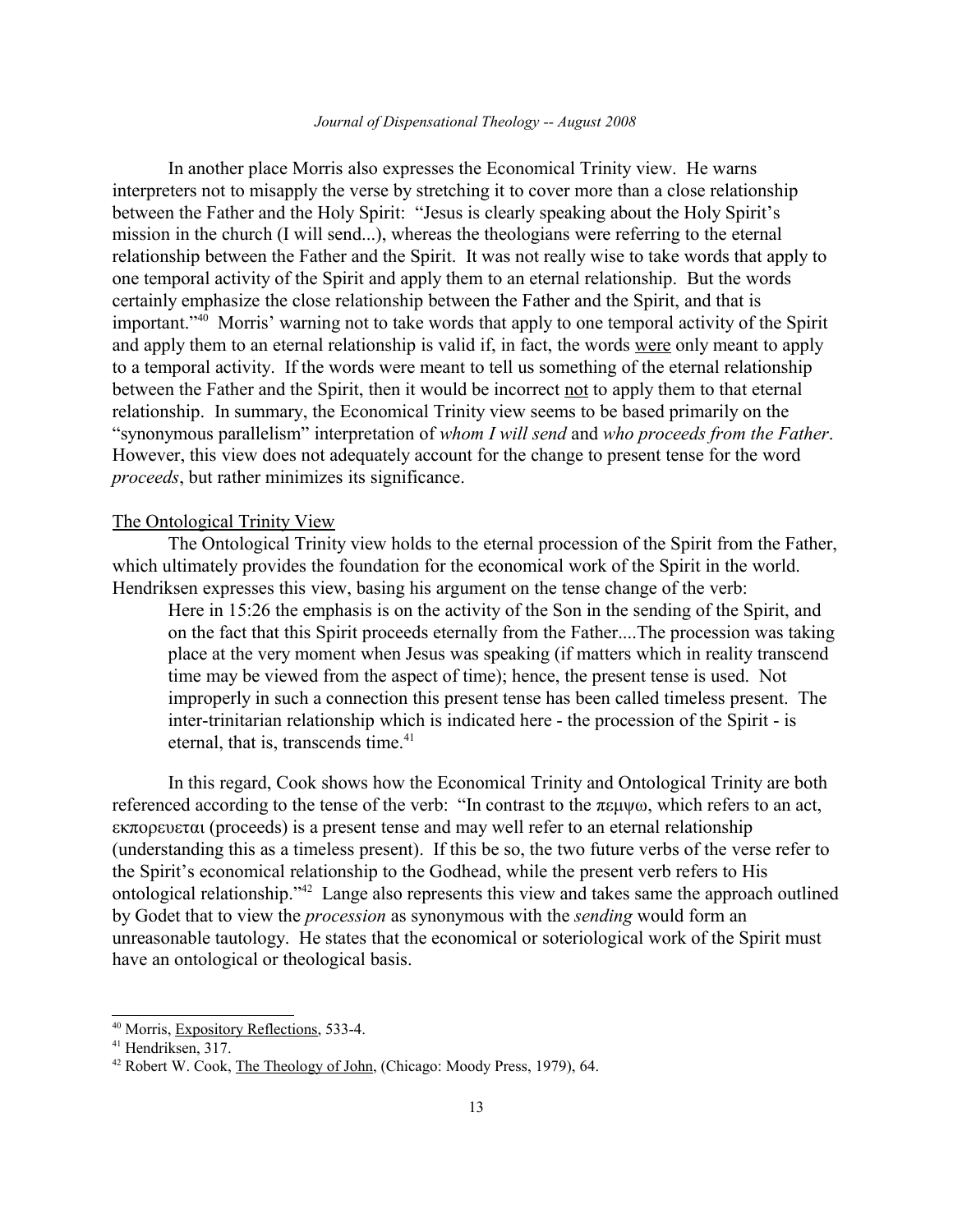The noun εκπορευσις, *processio*, nowhere occurs in the New Testament, and belongs to the ecclesiastical language, but it is legitimately formed from the verb  $\epsilon$ K $\pi$ o $\rho$  $\epsilon$ voluat, which is here (and here alone) used of the Holy Ghost, and denotes the characteristic individuality of the person (not the essence, which is the same in all Persons) of the Holy Spirit, as Sonship or eternal generation is the propriety of the Son, unbegotten paternity the propriety of the Father. The Nicene orthodoxy refers the procession of the Spirit to the eternal, metaphysical procession from the Father. Christ speaks here no doubt mainly of the Trinity of revelation and of the historic mission of the Holy Ghost in the Christian Church and in believers. Yet it is significant that while He speaks of His sending of the Spirit in the future tense ( $\pi \epsilon \mu \psi \omega$ ), He speaks of the procession of the Spirit from the Father in the present ( $\epsilon \kappa \pi \omega$ ), as if He intended to intimate a permanent relation of the Spirit to the Father. The effusion of the Holy Spirit on the day of Pentecost is the historic manifestation of His eternal procession from the Father, and bears a similar relation to the latter as the incarnation of Christ does to the eternal generation. At all events we have a right to deduce the economical Trinity from the ontological or immanent Trinity; the former is the revelation of the latter; for God manifests Himself as He is. $43$ 

In summary, the Ontological Trinity view adequately accounts for the change in tense of the verb *proceeds.* It also overcomes the charge of tautology in the synonymous parallelism approach and explains the difference in meaning between the phrases *whom I will send* and *who proceeds from the Father*. This view also fits the context of the verse regarding the witnessing work of the Spirit in the world, but it goes further by showing how the eternal relationships within the Godhead provide the foundation or basis for the work of the Spirit in the world.

## The Doctrine of the Procession of the Holy Spirit

As Bernard has stated, the doctrine of the procession of the Spirit is taken from the verse before us (John 15:26). Walvoord defines this doctrine in the following words: "The doctrine of procession has to do with the being and eternity of the Holy Spirit in His relation to the Father and the Son. As a division of the doctrine of the Trinity, it affirms that the Holy Spirit is the Third Person of the Trinity, the same in substance and essence, and equal in power, eternity, and glory. The proper statement of the doctrine is that the Spirit proceeds eternally from the Father and the Son."[44](#page-13-1)

The concept of procession cannot be easily explained, but it is a term that has been used to describe the internal relationship of the Spirit within the Godhead. Even if the term is difficult to define, it is also difficult to find a better term to describe the Spirit's relationship. This is pointed out by Walvoord:

The wide acceptance of the doctrine by theologians and church creeds is caused by specific Scriptural testimony to it. While in its precise nature the character of the

<span id="page-13-0"></span><sup>43</sup> Lange, 469.

<span id="page-13-1"></span><sup>44</sup> John F. Walvoord, The Holy Spirit, (Grand Rapids: Zondervan Publishing House, 1965), 13.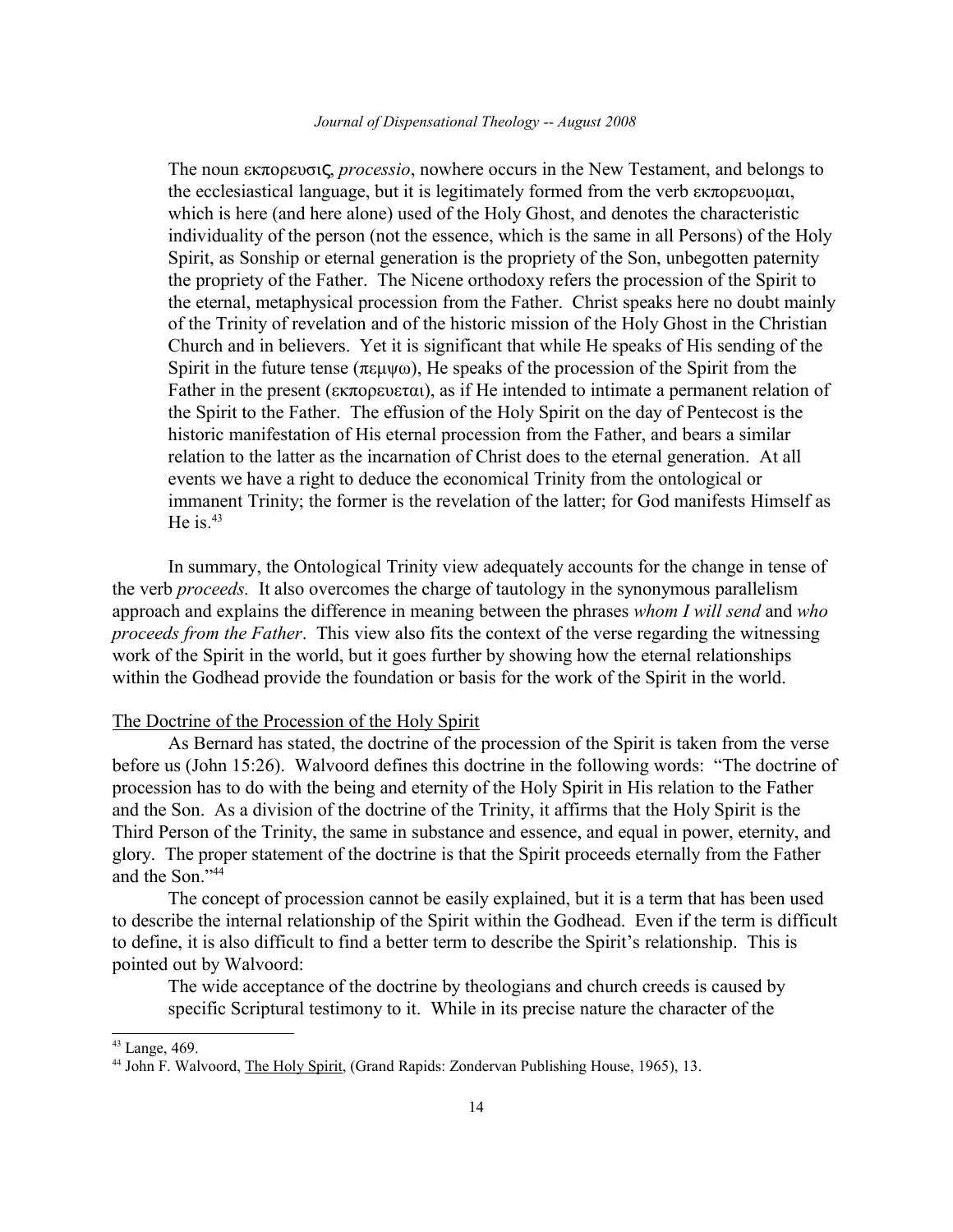procession is inscrutable, it provides a definition of the relationship of the persons of the Trinity. Important Scripture texts such as John 15:26 and Psalm 104:30 have been accepted as explicit proof. In John 15:26, the Comforter whom Christ promised to send is referred to as, "the Spirit of truth, which proceedeth from the Father." The word for "proceedeth" (ekporeuetai) is in the present tense in the original, which has been accepted without much opposition as indicating the eternal and continuous relation of the Spirit to the First Person....Among the several conclusions which form a part of the doctrine of procession is the fact that the procession of the Holy Spirit is eternal. The very nature of procession points to its eternity. Procession like the eternal generation of Christ is not a matter of creation, commencement of existence, or analogous in any way to physical relationships common in the human realm. It proceeds rather from the very nature of the Godhead, being necessary to its existence. Without the Holy Spirit, the Godhead would not be what it is. The procession of the Holy Spirit cannot be compared to the incarnation, as the incarnation was not essential to deity....In speaking of the Son, the Scriptures affirm His generation eternally (Ps. 2:7), while in speaking of the Spirit, the word *proceed* is used, as we have seen. No human mind can improve on these distinctions, even if it be admitted that the terms are inadequate to comprehend all the truth which they represent.<sup>[45](#page-14-0)</sup>

Historically, much of the controversy about the doctrine of procession involved the question of whether the Spirit proceeds from the Son as well as from the Father. The earlier church creeds, particularly those of Nicaea (325) and Constantinople (381), did not explicitly state the procession from the Son. At the Council of Toledo (589), where only the western church was represented, the phrase *filioque* ("and the Son") was added, and this brought opposition from the eastern church which argued that John 15:26 only included procession from the Father. The Greek church was right to assert this, but the task of systematic theology involves correlating all of the Scriptural evidence concerning a particular doctrine. This is exactly what the Roman church did in attributing the procession to the Son also. Regarding the church creeds that were intended to affirm the deity of the Holy Spirit, Lange remarks, "The original Niceno-Constantinopolitan Creed affirms the procession of the Holy Ghost from the Father not with an exclusive intent, but rather in opposition to the Pneumatomachi."<sup>[46](#page-14-1)</sup> The statements of the earlier creeds, then, were not intended to completely define the relationship of the Spirit to the Father and the Son, but were primarily intended to defend the deity of the Spirit. Hendriksen provides an excellent analysis of the issue of the procession of the Spirit:

Were we to say, "The fact that 15:26 states that the Son will send the Spirit proves that the Father does not send him," we would be wrong (see 14:26). Thus also, were we to say, "The fact that 15:26 states that the Spirit proceeds from the Father proves that he does not proceed from the Son," we would be wrong (see Acts 5:9; Rom 8:9; 2 Cor 3:17; Gal 4:6; Phil 1:19; 1 Pet 1:11; where the Spirit is called the Spirit of Christ). After all, is

<span id="page-14-0"></span><sup>45</sup> Ibid., 14-15.

<span id="page-14-1"></span><sup>46</sup> Lange, 469.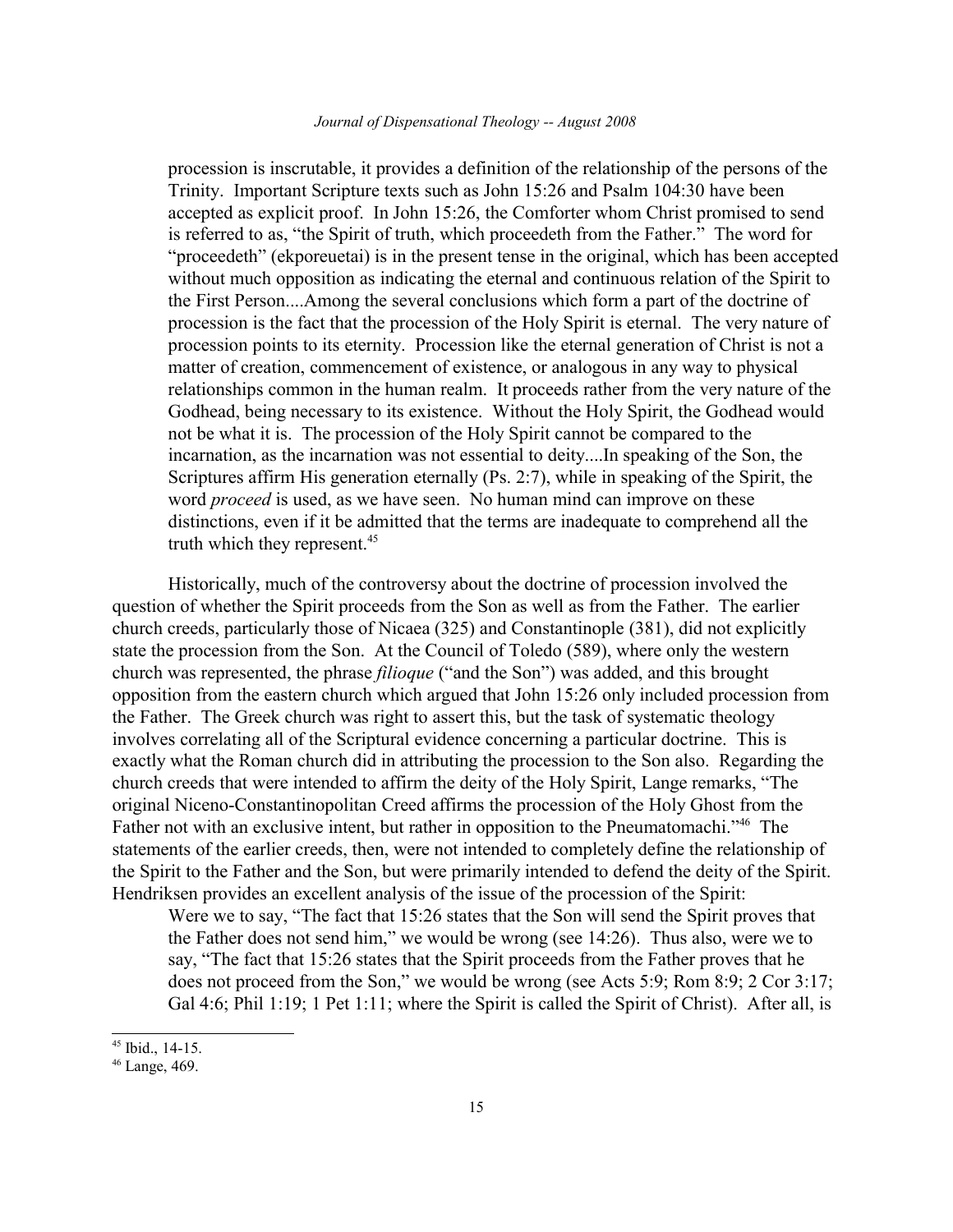it so strange that Jesus speaking as Mediator between God and man, himself man, would during the period of humiliation speak of the Spirit as proceeding from the Father?<sup>[47](#page-15-0)</sup>

We must remember that it is the incarnate Christ who made the statement regarding the procession of the Spirit from the Father in John 15:26. Knox explains this important idea in the following words: "If our Lord had said 'who proceeds from the Father and from me,' He would have been speaking as God, without reference to His incarnate state, which was not His habit. The Holy Spirit does not proceed from the incarnate Christ as such." [48](#page-15-1) During His earthly life it was Jesus' practice to attribute things such as this to the working out of the Father's will and plan. If Jesus were to have made this statement at some time after He had returned to the Father's side, it would probably have been worded differently. Walvoord provides a helpful concluding statement regarding the doctrine of the procession of the Spirit:

While the doctrine of procession may seem somewhat of a technicality except to theologians, it has a vital bearing upon the work of the Holy Spirit as revealed in the Scriptures. In the case of Christ, His eternal generation involved the work of the Son which was accomplished in time, fulfilling the purpose of redemption. As Christ became an obedient Son in doing the Father's will, so the Holy Spirit in procession became obedient to the Father and the Son. This subordination without detracting from the eternal glory and divine attributes which characterized all three Persons is taught specifically in the Scriptures (John 14:16, 26; 15:26; 16:7). The ministry of the Third Person is performed in His own power and gives testimony to His eternal deity and glory, but it is accomplished on behalf of the Father and the Son. Hence, the Spirit is sent into the world to reveal truth on behalf of Christ (John 16:13-15), with the special mission of making the things of Christ known and magnifying the Father and the Son. He is not seeking His own glory any more than the Son sought His own glory while in the period of humiliation....While the nature of procession is largely inscrutable, it is an expression in human words based on the Scriptural revelation of the relationship of the persons of the Trinity to each other.<sup>[49](#page-15-2)</sup>

## **"He will testify concerning me"**

One of the questions this section must address is whether the personality or personhood of the Spirit is implied by this phrase. Regarding the emphatic position of the demonstrative pronoun "He" in this phrase, Bernard states that "*ekeinos* calls special attention to the Spirit as the subject of the sentence, exactly as at 14:26. It is He, and none less than He, who shall bear august and true witness to the world about Christ."[50](#page-15-3) Godet agrees when he gives the meaning as "He, that Being, and He alone."[51](#page-15-4)

<span id="page-15-0"></span><sup>47</sup> Hendriksen, 317.

<span id="page-15-1"></span><sup>&</sup>lt;sup>48</sup> R. A. Knox, as quoted in Randolph V. G. Tasker, The Gospel According to St. John, (Grand Rapids: Eerdmans Publishing Company, 1960), 180.

<span id="page-15-2"></span> $49$  Walvoord, 16.

<span id="page-15-3"></span><sup>50</sup> Bernard, 499.

<span id="page-15-4"></span><sup>51</sup> Godet, 305.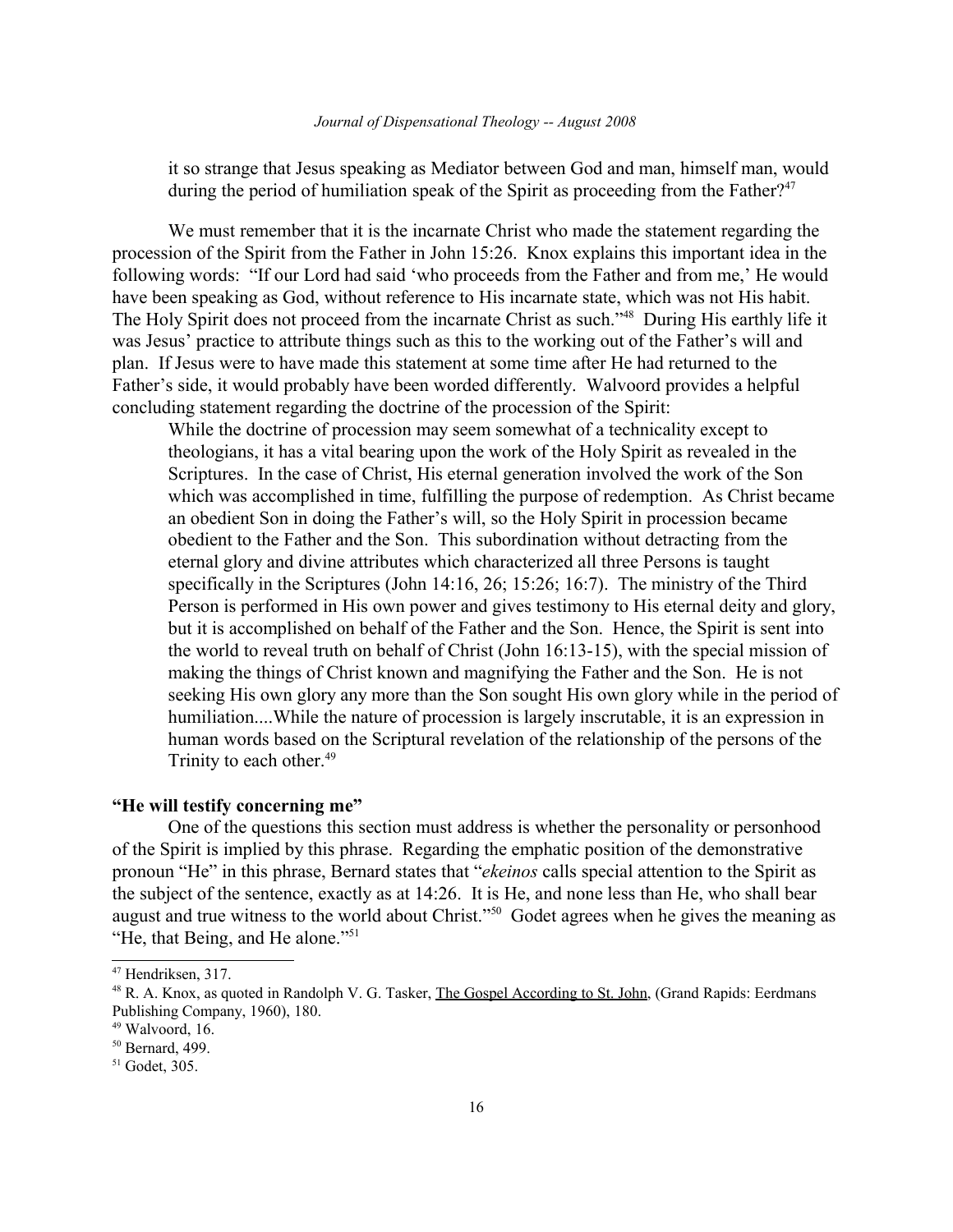#### *Journal of Dispensational Theology -- August 2008*

One of the questions that arises is, "Does the use of the masculine *ekeinos* denote the personality of the Spirit?" It is important to understand the grammatical implications of the use of this masculine pronoun in reference to the Spirit. Newman and Nida have stated, "Whereas in 14:26 the pronoun referring to the Spirit is neuter, here a masculine pronoun is used, indicating that the Spirit is thought of in personal terms."[52](#page-16-0) Barrett also believes that the use of the masculine gender clearly implies the personality of the Spirit: "The gender changes; the occurrence in the previous clause of the neuter relative 'o shows that this is not simply a matter of grammatical agreement with  $\pi \alpha \rho \alpha \kappa \lambda \alpha \tau$  (the Spirit is thought of in personal terms."<sup>[53](#page-16-1)</sup>

Taking a neutral position, Morris believes that although the use of the masculine *ekeinos* does not explicitly prove the personality of the Spirit, it does imply that the Spirit is perceived in a personal way: "The masculine  $\epsilon$ κεινος is noteworthy, for το πνευμα is nearer than is  $\pi \alpha \alpha \alpha \alpha$ , It does not prove that the Spirit is personal, but it is an indication that John tended to think of the Spirit in personal terms. This, of course, accords also with the function ascribed to him here, that of bearing witness, for this is normally a personal activity."[54](#page-16-2)

Others believe that the masculine *ekeinos* in no sense denotes the personality of the Spirit, but is simply required by the masculine antecedent of the pronoun. As previously illustrated in the sentence diagram, it appears that the logical antecedent of *ekeinos* is the masculine noun *paraklatos*. Cook states, "It is true that the demonstrative pronoun *ekeinos* (that person, or He) is used throughout these passages in the masculine gender, but its antecedent is not *pneuma* but *paraklaton* (Helper)."<sup>[55](#page-16-3)</sup> Wallace's comments clearly explain this view:

The use of  $\epsilon$ K $\epsilon$ ivoς here is frequently regarded by students of the NT to be an affirmation of the personality of the Spirit. Such an approach is based on the assumption that the antecedent of  $\epsilon$ κεινος is  $\pi$ νευμα....but this is erroneous. In all these Johannine passages,  $\pi$ vevua is appositional to a masculine noun. The gender of exervoς thus has nothing to do with the natural gender of  $\pi v \in \mathfrak{g}$ . The antecedent of  $\pi w \in \mathfrak{g}$ , in each case, is  $\pi \alpha \rho \alpha \kappa \lambda \alpha \tau$  not  $\pi \nu \epsilon \nu \mu \alpha$ ....Thus, since  $\pi \alpha \rho \alpha \kappa \lambda \alpha \tau$  is masculine, so is the pronoun. Although one might argue that the Spirit's personality is in view in these passages, the view must be based on the nature of a  $\pi \alpha \rho \alpha \kappa \lambda \alpha \tau \sigma \zeta$  and the things said about the Comforter, not on any supposed grammatical subtleties.<sup>[56](#page-16-4)</sup>

In light of this, the nature and work of the Spirit must be examined for the evidence of His personality. Bernard states that since we do not know how the early church understood the idea of personality we cannot say for certain that this is implied, but the verse does show that the Spirit was more than an impersonal force. "However little modern conceptions of personality and of what it implies were present to the mind of the first century, the repeated application of

<span id="page-16-0"></span><sup>52</sup> Newman and Nida, 497.

<span id="page-16-1"></span><sup>53</sup> C. K. Barrett, The Gospel According to St. John, (Philadelphia: The Westminster Press, 1955), 482.

<span id="page-16-2"></span><sup>54</sup> Morris, The Gospel According to John, 683.

<span id="page-16-3"></span> $55$  Cook, 62.

<span id="page-16-4"></span><sup>&</sup>lt;sup>56</sup> Daniel B. Wallace, Greek Grammar Beyond the Basics, (Grand Rapids: Zondervan Publishing House, 1996), 331-332.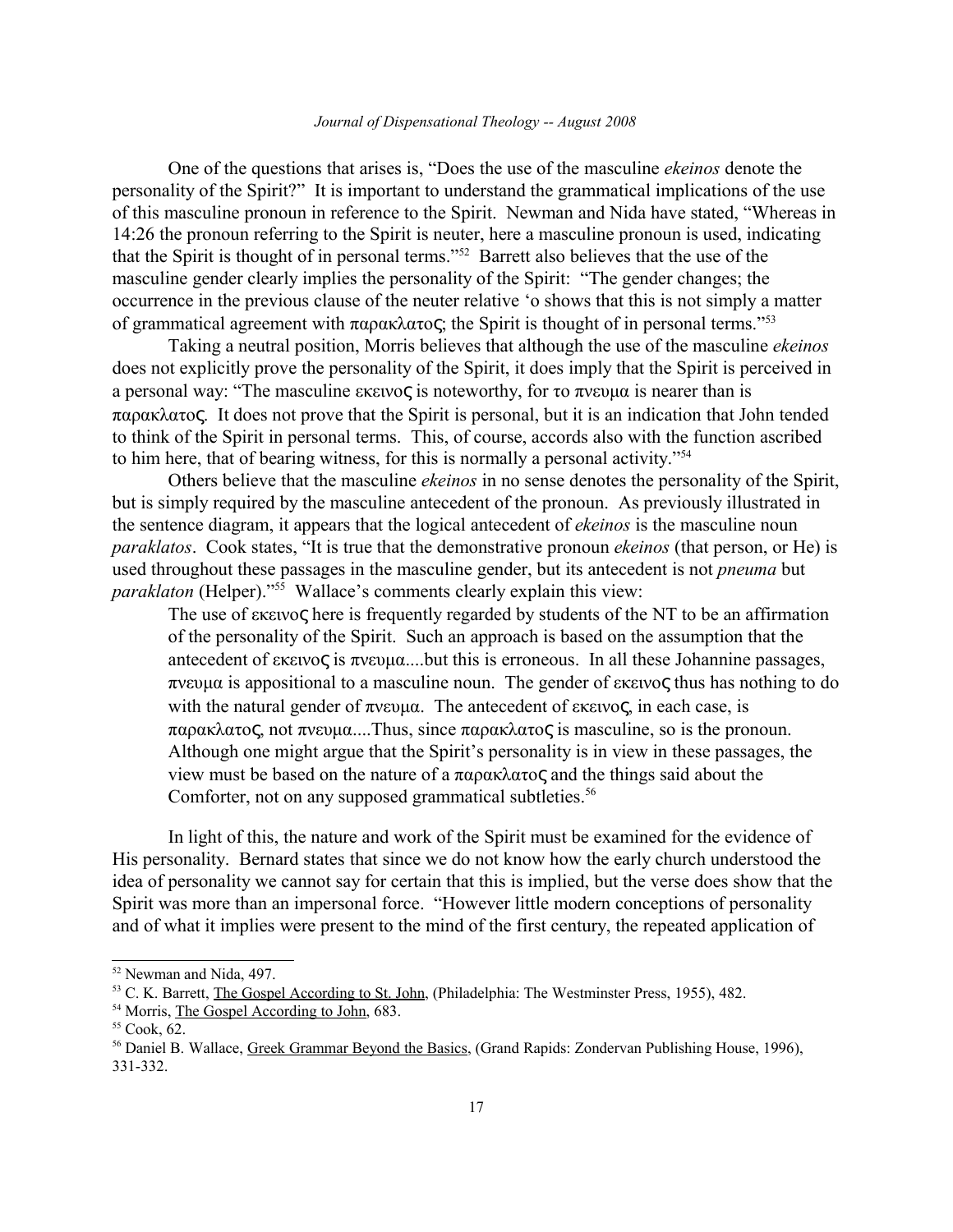εκεινος to the Spirit in these chapters (16:8, 13, 14; 14:26) shows that for John το πνευμα της  $\alpha\lambda n\theta$  et al. "His more than a mere tendency or influence."<sup>[57](#page-17-0)</sup> Lange comments that, "His testimony is personal, and distinguished from the personal testimony of the disciples."[58](#page-17-1) Van Doren also adds, "He is sent, and cometh, and witnesseth, which things are proper to a person only. His witness concerning the Son is the witness of the Father Himself."[59](#page-17-2) Swete also gives an extremely personal description of the work of the Spirit in John 15:26.

The Incarnate will not leave Himself without witness in the world. The testimony of His words and works, which the world has rejected, will after His departure be carried forward by other witnesses. First and chief among these will be the coming Paraclete, who, as the Spirit of Truth, cannot but bear witness to the Truth. Hitherto the Lord has spoken of the other Paraclete only as the Teacher of the Church; He cannot teach the world while it continues to be such, for the world is not susceptible of spiritual teaching. But the Spirit may bear witness where He cannot teach as yet; and this He will do. The world had succeeded in silencing the voice of Jesus, and another generation might easily forget His teaching. But the Witness who was coming would not let the world forget, and no opposition could altogether silence Him.<sup>[60](#page-17-3)</sup>

Hendriksen expresses a similar thought as he describes the very personal impact that the Spirit would have in transforming the lives of individuals such as the persecutor Saul into passionate missionaries for Christ:

The Holy Spirit is here called the Spirit of truth, just as in 14:17. That Spirit will testify (see 1:7, 8). In the midst of the wicked world he will testify against the world (16:8, 9). In the midst of mankind he will bear witness concerning mankind's need. In the midst of the Church he will comfort the Church. The sphere of his testimony must not be restricted. Whenever a true servant of God bears witness against the world, this witness is the work of the Spirit. Whenever a simple believer, by word and example, draws others to Christ, this too is the work of the Spirit. That Spirit always testifies in connection with the Word, the Word of Christ (14:26; 16:14, 15). By and large, the world that is openly hostile to Christ will not receive him (14:17). Nevertheless, there are exceptions. From among those who today are openly hostile some will be drawn. They will be transferred from the kingdom of darkness to that of everlasting light. Was there ever a fiercer persecutor than Saul (or Paul) of Tarsus? The Spirit was going to change him (and others like him) to become a zealous missionary for Christ<sup>[[61](#page-17-4)</sup>

Beyond any specific grammatical evidence, then, the personality of the Spirit can be clearly seen in His character and in His activities.

Macmillan and Company, 1913), 105-106.

<span id="page-17-0"></span><sup>57</sup> Bernard, 500.

<span id="page-17-1"></span><sup>58</sup> Lange, 469.

<span id="page-17-2"></span><sup>59</sup> Van Doren, 1157.

<span id="page-17-3"></span><sup>&</sup>lt;sup>60</sup> Henry B. Swete, The Last Discourse and Prayer of Our Lord: A Study of St. John XIV.-XVII, (London:

<span id="page-17-4"></span><sup>61</sup> Hendriksen, 317-318.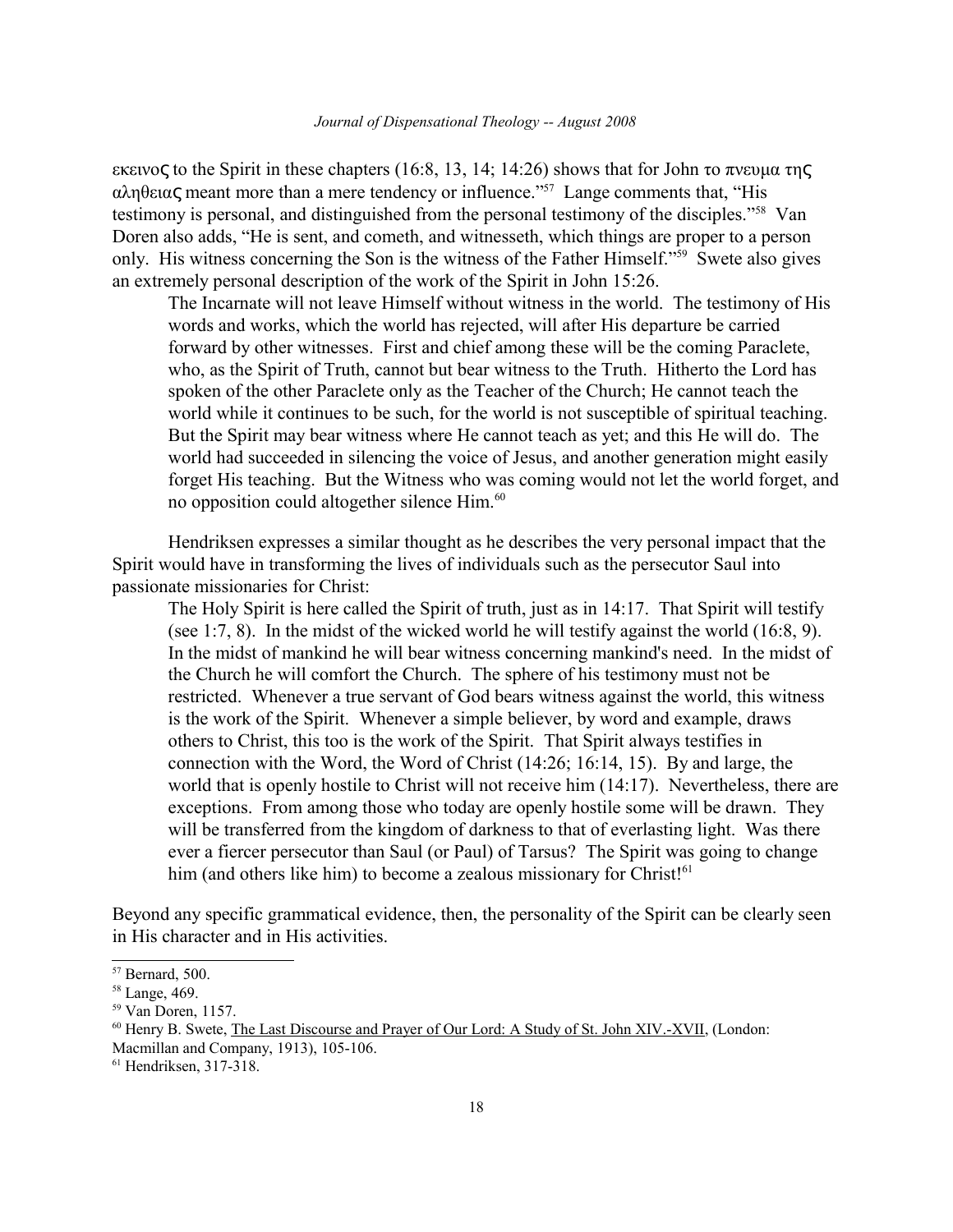# **"And you also must testify because you have been with Me from the beginning"**

One of the prevalent features of John 15:26-27 is the emphatic use of pronouns to call attention to the activity of the ones to whom they refer. Regarding the phrase currently under consideration, Burge comments, "*You* is emphatic in Greek here, underscoring that we are not permitted a passive role. The disciples are witnesses and the Spirit will bear witness; the disciples possess the historical record of Jesus' words and work (*you have been with me from the beginning*, 15:27b), and they now will be empowered as they deliver that message to the world."<sup>[62](#page-18-0)</sup> On a similar note Godet remarks, "The και υμεις signifies therefore: 'And you also, *you* will have your special part in this testimony'...and the more, since the particle  $\kappa \alpha_1 \delta \epsilon$ indicates a marked graduation (cf. vi. 51)"[63](#page-18-1) It is clear that an intimate partnership is intended between the disciples and the Holy Spirit to bring the message of Jesus to the world.

Beasley-Murray describes the close working relationship that is to exist between the human witnesses and the heavenly Witness in the following words:

The witness of the Spirit, conjoined with that of the disciples, is to bring to light the truth of the revelation of Jesus in his word and deed, and death and resurrection. Clearly this witness of the Paraclete is not a phenomenon apart from that of the disciples, but inseparably associated with it. The Spirit thus illuminates the hearers' minds as to the reality of that which is proclaimed by the disciples and brings its truth to bear on their consciences (cf. 16:8-11)....The disciples will be capable of doing this because they have accompanied Jesus "from the beginning," i.e., from the outset of the ministry of Jesus to its close  $64$ 

Bernard explains that "the qualification for 'witness' is personal intimacy, ' $\sigma \tau \alpha \pi$ '  $\alpha \rho \chi \eta \varsigma$ met emou este: cf. Lk. 1:2, Acts 1:21. 'Ye are with me from the beginning,' Jesus said, using the present tense here. The Twelve had been chosen, and they continued to be in close fellowship with Him."<sup>[65](#page-18-3)</sup> This close association with Christ was the basis for their authority. "The authority of the apostles lay chiefly in the fact that they had been with Jesus some three years and remembered his words and deeds. This human or natural authority of an eyewitness was tremendously enforced and amplified by the incursion of the Holy Spirit which revivified their memory (14:26), clarified the Scriptures (Acts 2:17-31) and enabled them to press home their relevance with telling effect (Acts 2:36; 3:25, 26; 4:10-12)."[66](#page-18-4)

Godet provides a remarkable summary of the partnership that is designed for the disciples and the Holy Spirit to bring the message of Jesus to the world:

The apostles possess a treasure which is peculiar to them, and which the Spirit could not communicate to them -- the historical knowledge of the ministry of Jesus from its beginning to its end. The Spirit does not teach the facts of history; He reveals their

<span id="page-18-0"></span><sup>62</sup> Burge, 421.

<span id="page-18-1"></span><sup>63</sup> Godet, 306, 305.

<span id="page-18-2"></span><sup>64</sup> Beasley-Murray, Word Biblical Commentary, 277.

<span id="page-18-3"></span><sup>65</sup> Bernard, 500.

<span id="page-18-4"></span><sup>66</sup> Turner and Mantey, 310.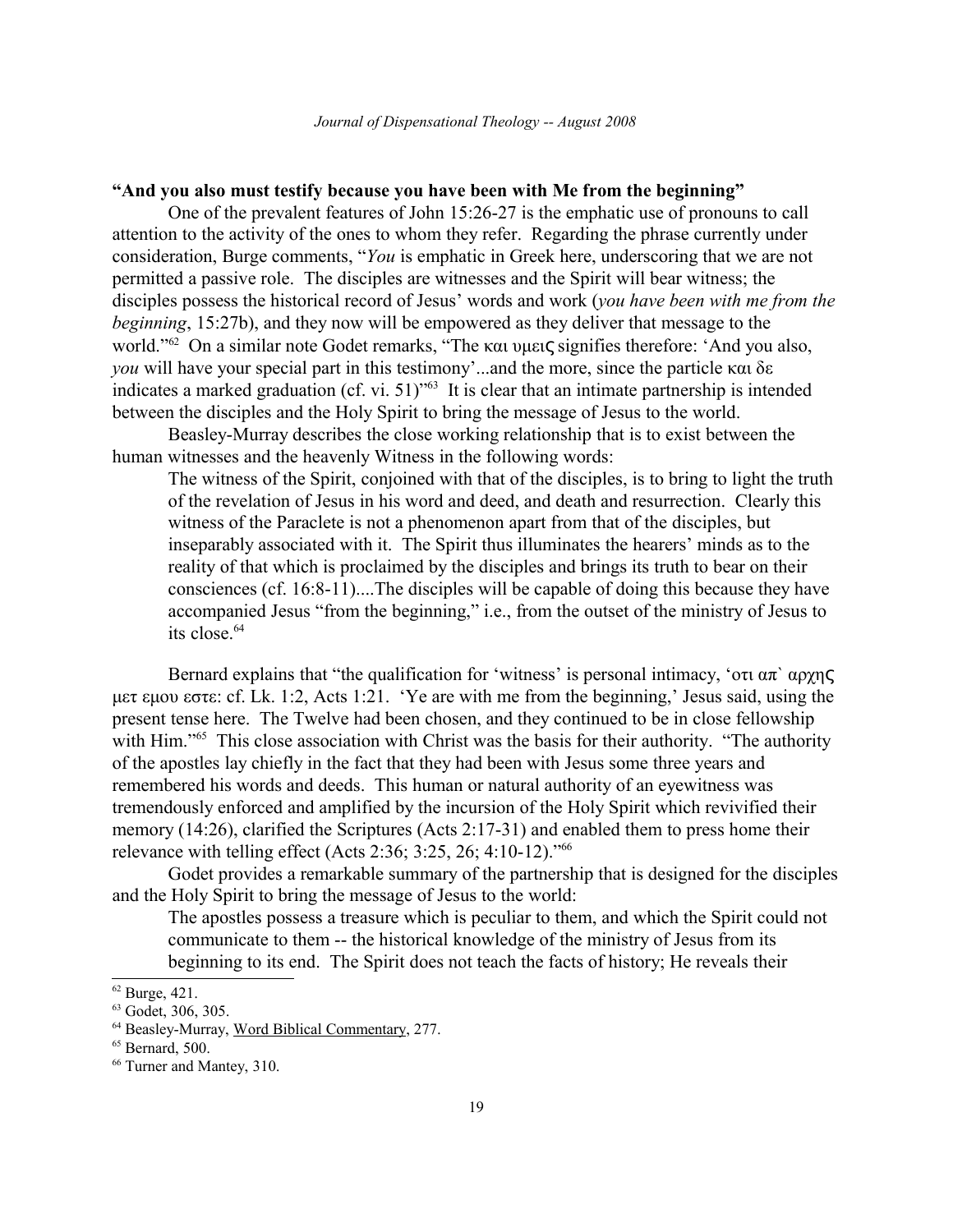meaning. But this historical testimony of the apostles would, without the Spirit, be only a frigid narrative incapable of creating life. It is the Spirit which brings the vivifying breath to the testimony. By making the light of the divine thought fall upon the facts, He makes them a power which lays hold upon souls. Without the facts, the Spirit would be only an empty exaltation devoid of contents, of substance; without the Spirit the narrative of the facts would remain dead and unfruitful. The apostolic testimony and the testimony of the Spirit unite, therefore, in one and the same act, but they do so while bringing to it, each of them, a necessary element, the one, the historical narration, the other, the inward evidence. This relation is still reproduced at the present day in every living sermon drawn from the Scriptures. Peter, in like manner, distinguishes these two testimonies in Acts vv. 32: "And we are witnesses of these things, as well as the Holy Spirit whom God has given to those who obey Him." We understand, after this, why, when the apostles wished to fill the place of Judas, they chose two men who had accompanied Jesus from the baptism of John even to His resurrection (Acts i. 21,22). $67$ 

# **Interpretive Conclusions Regarding the Trinity**

Based on this study of John 15:26-27, several conclusions regarding the doctrine of the Trinity can be stated. Of the theological concepts that must be included in any orthodox definition of the Trinity, several points of support can be gained from this passage.

Regarding the unity of the Godhead, a comparison of the larger context demonstrates that the Father, Son, and Holy Spirit are all expressing a unified will and they are all intimately involved in accomplishing a unified purpose. Also, as Morris has stated regarding the sending of the Spirit, "We ought not to think of division or compartmentalization within the Godhead."[68](#page-19-1) It is clear that the unity of the Godhead is being expressed here.

Regarding the distinction of the three members of the Godhead, this passage clearly identifies all three members and distinctly references the roles of the Father, the Son, and the Holy Spirit. Cook affirms, "The Holy Spirit is a distinct member of the Godhead. The Holy Spirit is not merely another manifestation of Christ (John 14:26; 15:26)....The relation of the Holy Spirit to the Father and Son is especially noteworthy in John 15:26."[69](#page-19-2)

Regarding the personality of the members of the Godhead, this passage clearly portrays the work of the Spirit as the work of a person rather than that of an impersonal force. The use of  $\pi \varepsilon \mu \psi \omega$ , which refers to sending beings of a personal character, and the choice of the masculine  $\pi \alpha \rho \alpha \kappa \lambda \eta \tau$  to stand in apposition to the neuter  $\pi \nu \epsilon \nu \alpha$ , lends further support to the personality of the Holy Spirit.

Regarding the deity of the persons of the Godhead, here the Spirit is designated as the Spirit of truth just as Jesus earlier says of Himself that He is truth. In addition, the doctrine of the procession of the Spirit clearly affirms His deity as the third Person of the Godhead who is identical in essence, power, and glory to the Father and the Son.

<span id="page-19-0"></span><sup>67</sup> Godet, 305-306.

<span id="page-19-1"></span><sup>&</sup>lt;sup>68</sup> Morris, Expository Reflections, 533.

<span id="page-19-2"></span> $69$  Cook, 64.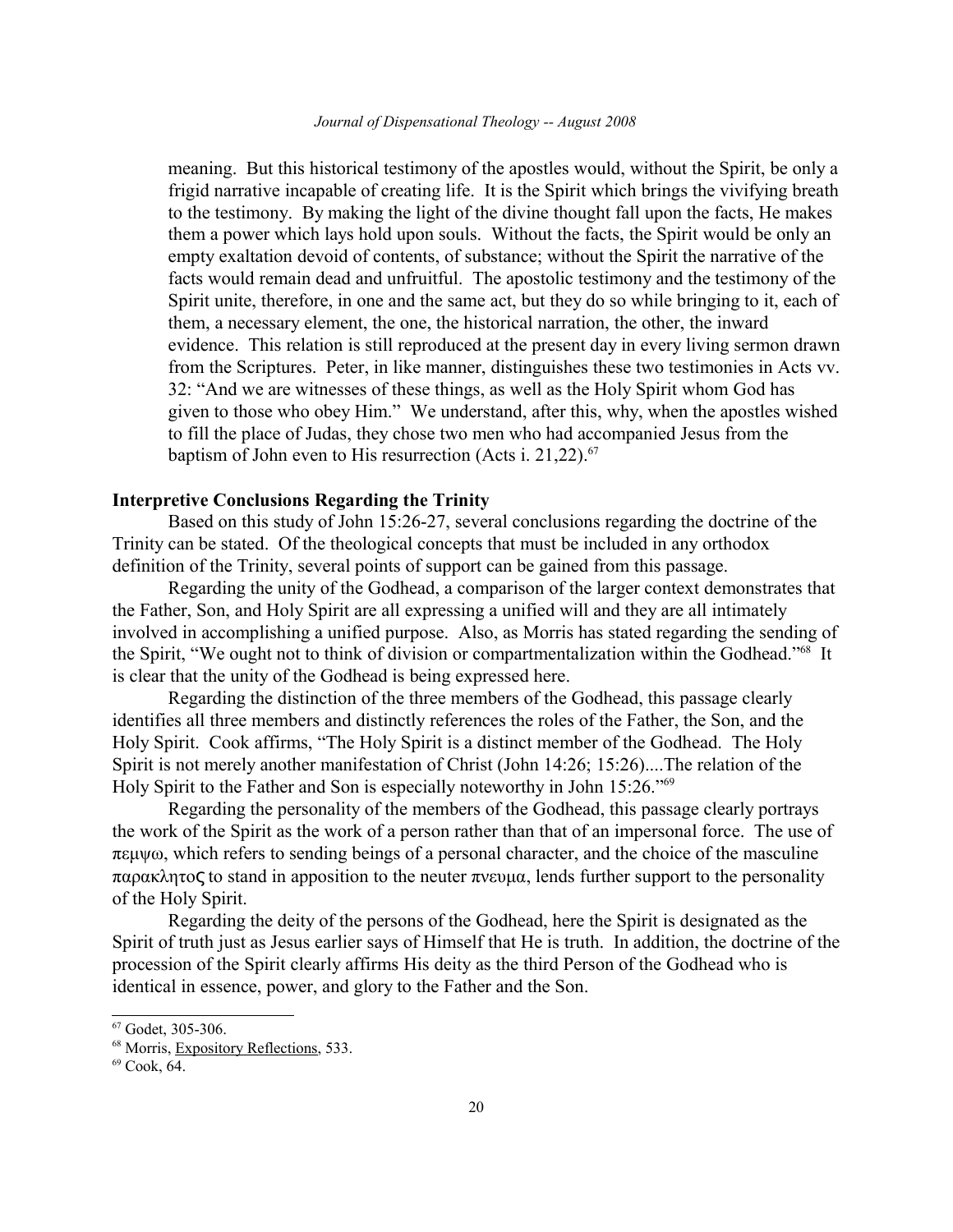Regarding the eternality of the persons of the Godhead, the doctrine of the procession of the Spirit establishes His eternality, based on the Ontological Trinity view of the phrase "*who proceeds from the Father*."

Regarding the existence of functional subordination within the Godhead, the Spirit is clearly portrayed as submitting to Christ's sending Him into the world. Erickson provides a detailed explanation of the relationships within the Godhead:

Here something of the inner relationships within the Trinity is revealed....In 15:26 he refers to "the Counselor...whom I will send to you from the Father, the Spirit of truth who goes out from the Father, he will testify about me." In 16:7 he says, "It is for your good that I am going away. Unless I go away, the Counselor will not come to you; but if I go, I will send him to you." Not only does Jesus say that the Father will send the Spirit, but that he also will send the Spirit. The Spirit whom Jesus sends goes out from the Father. The Father sends the Spirit in Jesus' name. Jesus sends the Spirit, who goes out from the Father. The Spirit will testify about Jesus and will remind them of everything Jesus has said to them. Jesus also says that the Spirit will not speak on his own; he will speak only what he hears (16:13). Yet Jesus' words of which presumably the Spirit will remind them are not his own words. Rather, they belong to the Father who sent him (14:24). Conversely, however, everything that belongs to the Father is his (16:15). When looked at in light of these several considerations, John seems to be affirming or at least assuming or implying a number of tenets. The sending of the Spirit is by both the Father and the Son, or at least can be described in either of these fashions. Even when referred to as the agency of one of these persons, there is reference or at least allusion to the other. There evidently is a close relationship between the actions of the Father and the Son, and presumably also between them as persons. Further, the ministry of the Spirit is not independent of the other persons. It involves bringing to remembrance the teaching that Jesus has given. Yet in a sense these are not just Jesus' words, for he has received them from the Father. And one may deduce that this is why both the Father and the Son will make their home with the one who obeys these teachings, for they are the teachings of both the Father and Son. It is notable that the Spirit also will be in the believers (14:17), and it may be inferred that this is because the teachings that they obey are also his as the end point of the transmission process. Further, the designation of the Spirit as "another (αλλος -- another of the same kind) Counselor" (14:16) suggests a commonality of ministry of the Spirit and of the Son. This also is implied in the fact that the Spirit can come to begin his ministry in the fullest sense only if and when the Son goes away  $(16:7).^{70}$  $(16:7).^{70}$  $(16:7).^{70}$ 

<span id="page-20-0"></span><sup>70</sup> Erickson, God in Three Persons, 206-207.